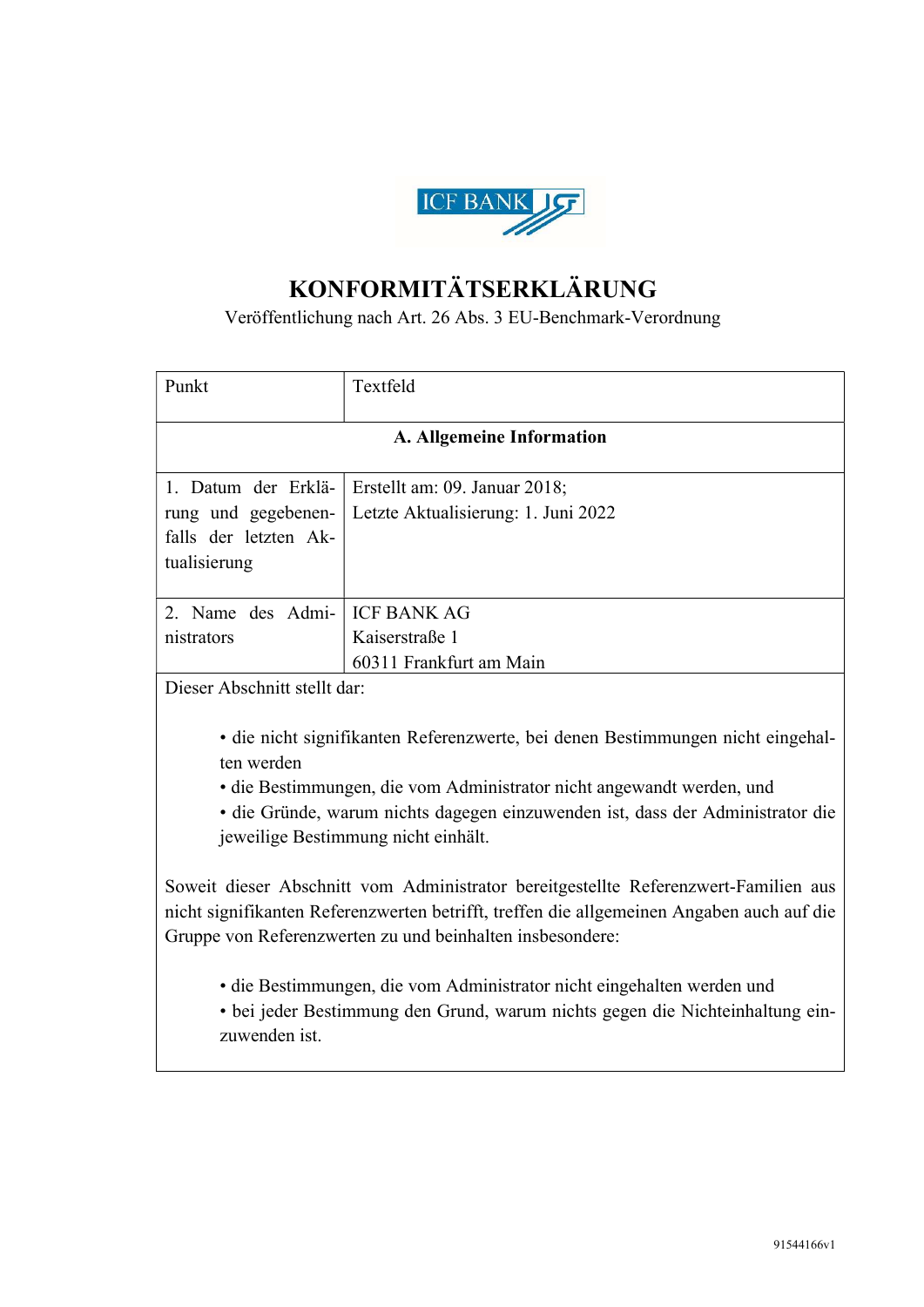|                 |                              | р. гот ряти но спізнінея мін, ще юіденися резинніцівдії чег у сгогинив<br>(EU) 2016/1011 in Bezug auf nicht signifikante Referenzwerte wie unten aufgeführt<br>nicht anzuwenden |
|-----------------|------------------------------|---------------------------------------------------------------------------------------------------------------------------------------------------------------------------------|
| Referenz-<br>3. |                              | [Liste mit den Namen aller Einzelreferenzwerte einschließlich, soweit                                                                                                           |
| werte, bei de-  | verfügbar, der ISINs]        |                                                                                                                                                                                 |
| nen die Best-   |                              |                                                                                                                                                                                 |
|                 | DE000A2HABV3                 | Aareal Bank AG Faktor 3 Long Daily Net Return Index                                                                                                                             |
| immungen        | DE000A2HABW1                 | Aareal Bank AG Faktor 3 Short Daily Gross Return Index                                                                                                                          |
| nicht eingehal- | DE000A2HABX9<br>DE000A2HABY7 | Aareal Bank AG Faktor 4 Long Daily Net Return Index                                                                                                                             |
| ten werden      |                              | Aareal Bank AG Faktor 4 Short Daily Gross Return Index                                                                                                                          |
|                 | DE000A2HABZ4                 | Aareal Bank AG Faktor 5 Long Daily Net Return Index                                                                                                                             |
|                 | DE000A2G90F3                 | Adidas AG Faktor 10 Long Daily Net Return                                                                                                                                       |
|                 | DE000A2BL8A0                 | Adidas AG Faktor 10 Short Daily Gross Return                                                                                                                                    |
|                 | DE000A2BLV35                 | Adidas AG Faktor 3 Long Daily Net Return                                                                                                                                        |
|                 | DE000A2BLV43                 | Adidas AG Faktor 3 Short Daily Gross Return                                                                                                                                     |
|                 | DE000A2BLV50                 | Adidas AG Faktor 5 Long Daily Net Return                                                                                                                                        |
|                 | DE000A2BLV68                 | Adidas AG Faktor 5 Short Daily Gross Return                                                                                                                                     |
|                 | DE000A2G90D8                 | Adidas AG Faktor 8 Long Daily Net Return                                                                                                                                        |
|                 | DE000A2G90E6                 | Adidas AG Faktor 8 Short Daily Gross Return                                                                                                                                     |
|                 | DE000A2QEAH7                 | adidas AG Net Return minus 1,5% Index                                                                                                                                           |
|                 | DE000A2BLX33                 | Airbus SE Faktor 3 Long Daily Net Return                                                                                                                                        |
|                 | DE000A2BLX41                 | Airbus SE Faktor 3 Short Daily Gross Return                                                                                                                                     |
|                 | DE000A2BLX58                 | Airbus SE Faktor 5 Long Daily Net Return                                                                                                                                        |
|                 | DE000A2BLX66                 | Airbus SE Faktor 5 Short Daily Gross Return                                                                                                                                     |
|                 | DE000A2BLZ15                 | Aixtron SE Faktor 3 Long Daily Net Return                                                                                                                                       |
|                 | DE000A2BLZ23                 | Aixtron SE Faktor 3 Short Daily Gross Return                                                                                                                                    |
|                 | DE000A2BLZ31                 | Aixtron SE Faktor 4 Long Daily Net Return                                                                                                                                       |
|                 | DE000A2BLZ49                 | Aixtron SE Faktor 4 Short Daily Gross Return                                                                                                                                    |
|                 | DE000A2BLZ56                 | Aixtron SE Faktor 5 Long Daily Net Return                                                                                                                                       |
|                 | DE000A2BLZ64                 | Aixtron SE Faktor 5 Short Daily Gross Return                                                                                                                                    |
|                 | DE000A2LZ5C4                 | Aixtron SE Faktor 6 Long Daily Net Return                                                                                                                                       |
|                 | DE000A2LZ5D2                 | Aixtron SE Faktor 6 Short Daily Gross Return                                                                                                                                    |
|                 | DE000A2GGRU0                 | Allianz S.E Faktor 3 Long Daily Net Return                                                                                                                                      |
|                 | DE000A2GGRV8                 | Allianz S.E Faktor 3 Short Daily Net Return                                                                                                                                     |
|                 | DE000A2GGRW6                 | Allianz S.E Faktor 5 Long Daily Gross Return                                                                                                                                    |
|                 | DE000A2GGRX4                 | Allianz S.E Faktor 5 Short Daily Gross Return                                                                                                                                   |
|                 | DE000A2GGK89                 | Allianz S.E. Faktor 2 Long Daily Net Return EUR                                                                                                                                 |
|                 | DE000A2GGK97                 | Allianz S.E. Faktor 2 Short Daily Gross Return EUR                                                                                                                              |
|                 | DE000A2GGLA5                 | Allianz S.E. Faktor 4 Long Daily Net Return EUR                                                                                                                                 |
|                 | DE000A2GGLB3                 | Allianz S.E. Faktor 4 Short Daily Gross Return EUR                                                                                                                              |
|                 | DE000A2G90K3                 | Allianz SE Faktor 10 Long Daily Net Return EUR Index                                                                                                                            |
|                 | DE000A2G90L1                 | Allianz SE Faktor 10 Short Daily Gross Return EUR Index                                                                                                                         |

## B. ICF BANK AG entschließt sich, die folgenden Bestimmungen der Verordnung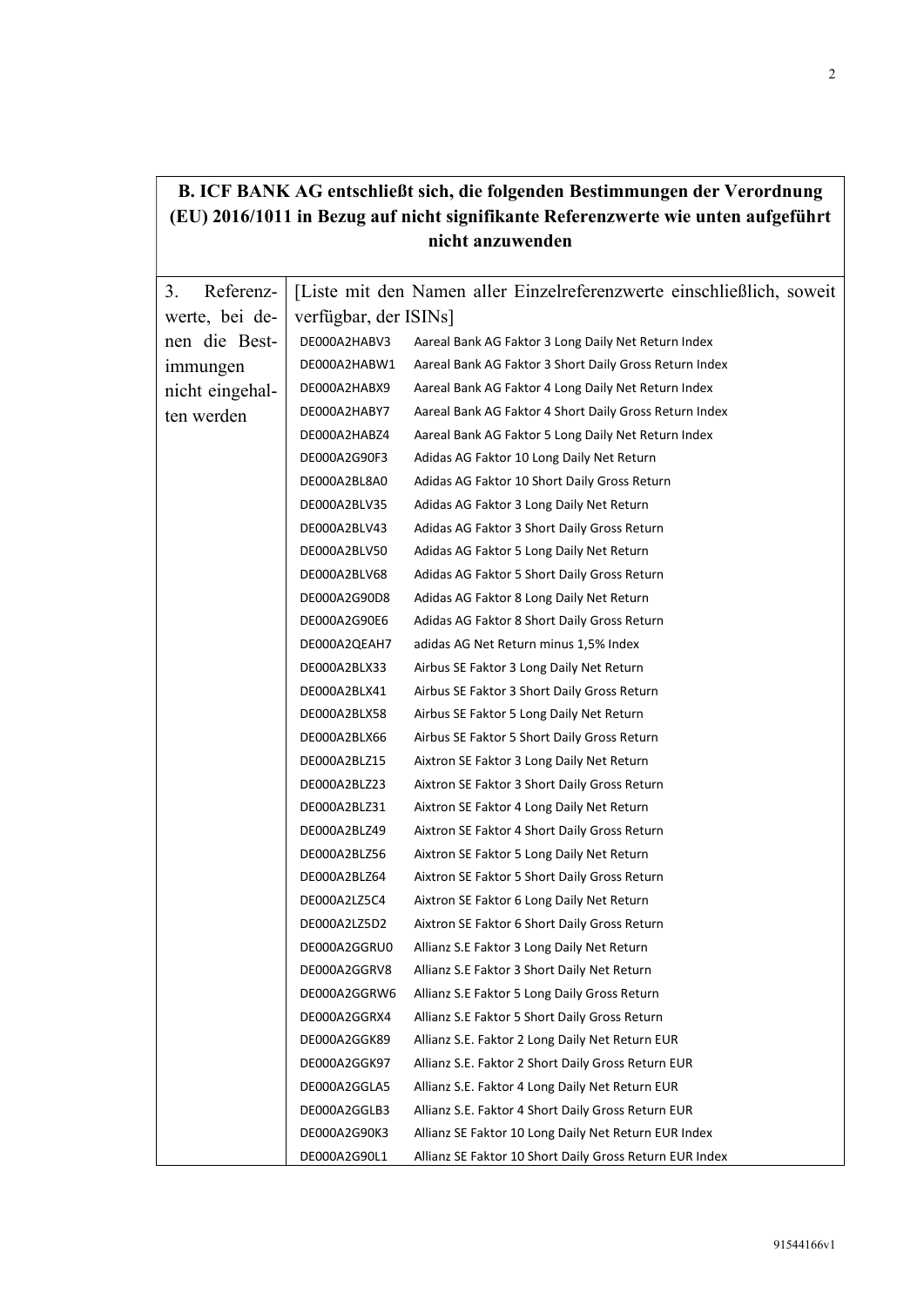| DE000A2G90H9 | Allianz SE Faktor 8 Long Daily Net Return EUR Index               |
|--------------|-------------------------------------------------------------------|
| DE000A2G90J5 | Allianz SE Faktor 8 Short Daily Gross Return EUR Index            |
| DE000A2DBR80 | Allianz SE Leva 3 Long Daily Net Return EUR                       |
| DE000A2DBR98 | Allianz SE Leva 3 Short Daily Gross Return EUR                    |
| DE000A2QEAB0 | Allianz SE Net Return minus 3,5% Index                            |
| DE000A2GGK30 | Allianz SE Net Return minus 3,5% Index                            |
| DE000A2BL9H3 | ArcelorMittal S.A. Faktor 10 Long Daily Net Return EUR Index      |
| DE000A2BL9J9 | ArcelorMittal S.A. Faktor 10 Short Daily Gross Return EUR Index   |
| DE000A2BL4J0 | ArcelorMittal S.A. Faktor 5 Long Daily Net Return EUR Index       |
| DE000A2BL4L6 | ArcelorMittal S.A. Faktor 5 Short Daily Gross Return EUR Index    |
| DE000A2BNM26 | Assicurazioni Generali S.p.A. Leva 2 Long Daily Net Return EUR    |
| DE000A2BNM34 | Assicurazioni Generali S.p.A. Leva 2 Short Daily Gross Return EUR |
| DE000A2DBRY0 | Assicurazioni Generali S.p.A. Leva 3 Long Daily Net Return EUR    |
| DE000A2DBRZ7 | Assicurazioni Generali S.p.A. Leva 3 Short Daily Gross Return EUR |
| DE000A2RPC51 | Assicurazioni Generali S.p.A. Leva 5 Long Daily Net Return EUR    |
| DE000A2RPC69 | Assicurazioni Generali S.p.A. Leva 5 Short Daily Gross Return EUR |
| DE000A2QEA32 | Assicurazioni Generali S.p.A. Net Return minus 4,0% Index         |
| DE000A2BL4N2 | Atos SE Faktor 5 Long Daily Net Return EUR Index                  |
| DE000A2BL4Q5 | Atos SE Faktor 5 Short Daily Gross Return EUR Index               |
| DE000A2BL4R3 | Atos SE Faktor 8 Short Daily Gross Return EUR Index               |
| DE000A2BL886 | AXA S.A. Faktor 10 Long Daily Net Return EUR Index                |
| DE000A2BL894 | AXA S.A. Faktor 10 Short Daily Gross Return EUR Index             |
| DE000A2GF2E8 | AXA S.A. Leva 5 Long Daily Net Return EUR                         |
| DE000A2GF2F5 | AXA S.A. Leva 5 Short Daily Gross Return EUR                      |
| DE000A2QEAU0 | AXA S.A. Net Return minus 4,0% Index                              |
| DE000A2HACD9 | AXA SE Faktor 4 Long Daily Net Return Index                       |
| DE000A2HACE7 | AXA SE Faktor 4 Short Daily Gross Return Index                    |
| DE000A2HACF4 | AXA SE Faktor 5 Long Daily Net Return Index                       |
| DE000A2HACG2 | AXA SE Faktor 5 Short Daily Gross Return Index                    |
| DE000A2HACH0 | AXA SE Faktor 8 Long Daily Net Return Index                       |
| DE000A2HACJ6 | AXA SE Faktor 8 Short Daily Gross Return Index                    |
| DE000A2RPNE1 | <b>BANG Net Return Index</b>                                      |
| DE000A2GGRY2 | BASF S.E. Faktor 3 Long Daily Net Return                          |
| DE000A2GGRZ9 | BASF S.E. Faktor 3 Short Daily Net Return                         |
| DE000A2GGR09 | BASF S.E. Faktor 5 Long Daily Gross Return                        |
| DE000A2GGR17 | BASF S.E. Faktor 5 Short Daily Gross Return                       |
| DE000A2G90P2 | BASF SE Faktor 10 Long Daily Net Return EUR Index                 |
| DE000A2G90Q0 | BASF SE Faktor 10 Short Daily Gross Return EUR Index              |
| DE000A2G90M9 | BASF SE Faktor 8 Long Daily Net Return EUR Index                  |
| DE000A2G90N7 | BASF SE Faktor 8 Short Daily Gross Return EUR Index               |
| DE000A2QEAE4 | BASF SE Net Return minus 3,0% Index                               |
| DE000A2DB727 | BASF SE Net Return minus 3,0% Index                               |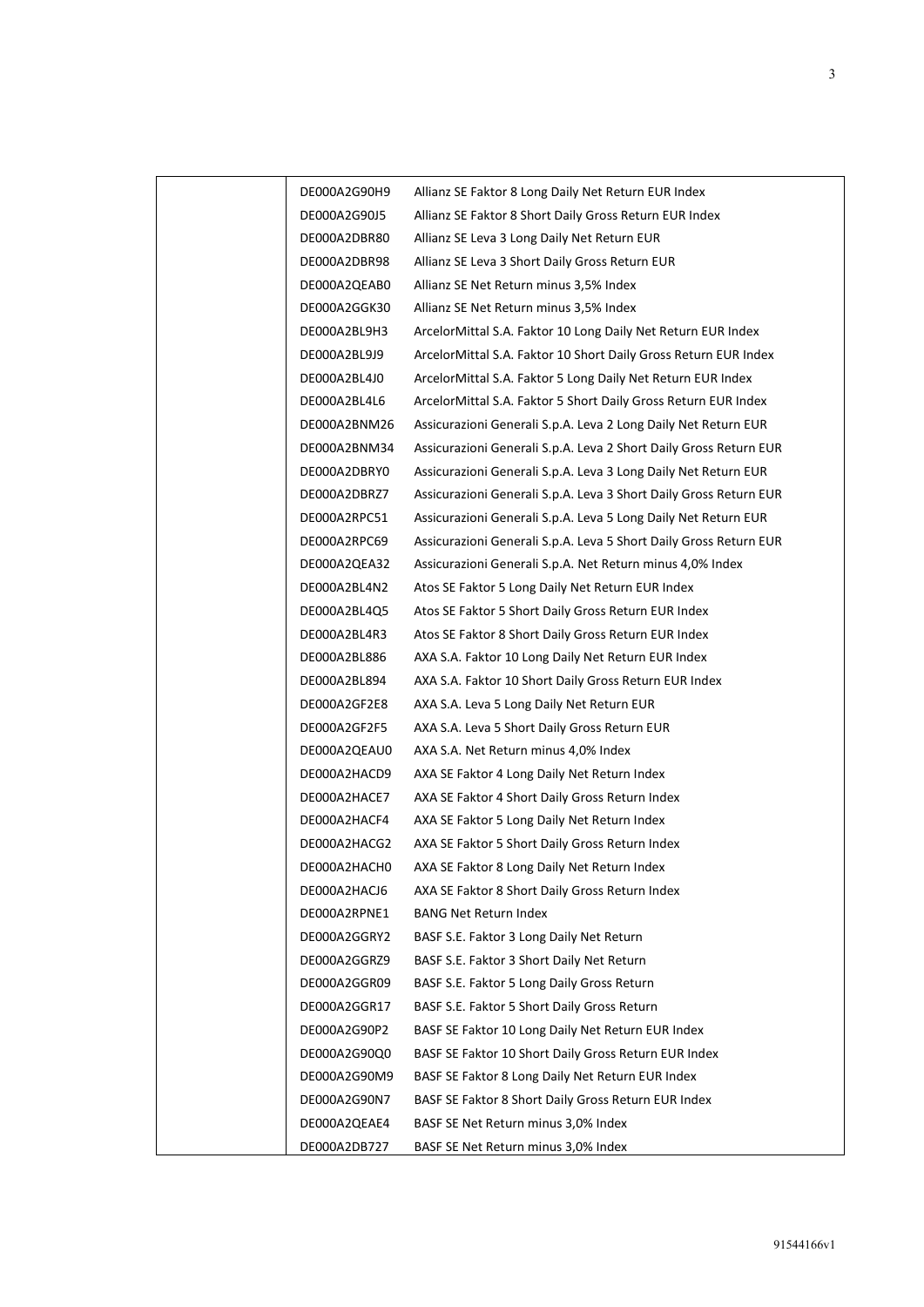| DE000A2BL3J2 | BAT Index                                                       |
|--------------|-----------------------------------------------------------------|
| DE000A2BL8B8 | Bayer AG Faktor 10 Short Daily Gross Return EUR Index           |
| DE000A2GGR25 | Bayer AG Faktor 3 Long Daily Net Return                         |
| DE000A2GGR33 | Bayer AG Faktor 3 Short Daily Net Return                        |
| DE000A2GGR41 | Bayer AG Faktor 5 Long Daily Gross Return                       |
| DE000A2GGR58 | Bayer AG Faktor 5 Short Daily Gross Return                      |
| DE000A2G90R8 | Bayer AG Faktor 8 Long Daily Net Return EUR Index               |
| DE000A2G90S6 | Bayer AG Faktor 8 Short Daily Gross Return EUR Index            |
| DE000A2QEAL9 | Bayer AG Net Return minus 3,0% Index                            |
| DE000A2DBSA8 | Bayerische Motoren Werke AG Leva 3 Long Daily Net Return EUR    |
| DE000A2DBSB6 | Bayerische Motoren Werke AG Leva 3 Short Daily Gross Return EUR |
| DE000A2QEAW6 | Bayerische Motoren Werke AG Net Return minus 3,0% Index         |
| DE000A2HABM2 | Beiersdorf AG Faktor 10 Long Daily Net Return Index             |
| DE000A2HABN0 | Beiersdorf AG Faktor 10 Short Daily Gross Return Index          |
| DE000A2HABH2 | Beiersdorf AG Faktor 5 Long Daily Net Return Index              |
| DE000A2HABJ8 | Beiersdorf AG Faktor 5 Short Daily Gross Return Index           |
| DE000A2HABK6 | Beiersdorf AG Faktor 8 Long Daily Net Return Index              |
| DE000A2HABL4 | Beiersdorf AG Faktor 8 Short Daily Gross Return Index           |
| DE000A2BLX90 | Bilfinger AG Faktor 3 Long Daily Net Return EUR Index           |
| DE000A2BLYA9 | Bilfinger AG Faktor 3 Short Daily Gross Return EUR Index        |
| DE000A2BLYB7 | Bilfinger AG Faktor 4 Long Daily Net Return EUR Index           |
| DE000A2BLYC5 | Bilfinger AG Faktor 4 Short Daily Gross Return EUR Index        |
| DE000A2BLYD3 | Bilfinger AG Faktor 5 Long Daily Net Return EUR Index           |
| DE000A2BLYE1 | Bilfinger AG Faktor 5 Short Daily Gross Return EUR Index        |
| DE000A2G90X6 | BMW AG Faktor 10 Long Daily Net Return EUR Index                |
| DE000A2G90Y4 | BMW AG Faktor 10 Short Daily Gross Return EUR Index             |
| DE000A2GGR66 | BMW AG Faktor 3 Long Daily Net Return                           |
| DE000A2GGR74 | BMW AG Faktor 3 Short Daily Net Return                          |
| DE000A2GGR82 | BMW AG Faktor 5 Long Daily Gross Return                         |
| DE000A2GGR90 | <b>BMW AG Faktor 5 Short Daily Gross Return</b>                 |
| DE000A2G90V0 | BMW AG Faktor 8 Long Daily Net Return EUR Index                 |
| DE000A2G90W8 | BMW AG Faktor 8 Short Daily Gross Return EUR Index              |
| DE000A2BL9A8 | BNP Paribas S.A. Faktor 10 Long Daily Net Return EUR Index      |
| DE000A2BL4S1 | BNP Paribas S.A. Faktor 5 Long Daily Net Return EUR Index       |
| DE000A2BL4U7 | BNP Paribas S.A. Faktor 5 Short Daily Gross Return EUR Index    |
| DE000A2GF2G3 | BNP Paribas S.A. Leva 5 Long Daily Net Return EUR               |
| DE000A2GF2H1 | BNP Paribas S.A. Leva 5 Short Daily Gross Return EUR            |
| DE000A2QEA57 | BNP Paribas S.A. Net Return minus 4,0% Index                    |
| DE000A2BL4W3 | Capgemini S.A. Faktor 5 Long Daily Net Return EUR Index         |
| DE000A2BL4Y9 | Capgemini S.A. Faktor 5 Short Daily Gross Return EUR Index      |
| DE000A2BL4X1 | Capgemini S.A. Faktor 8 Long Daily Net Return EUR Index         |
| DE000A2BL4Z6 | Capgemini S.A. Faktor 8 Short Daily Gross Return EUR Index      |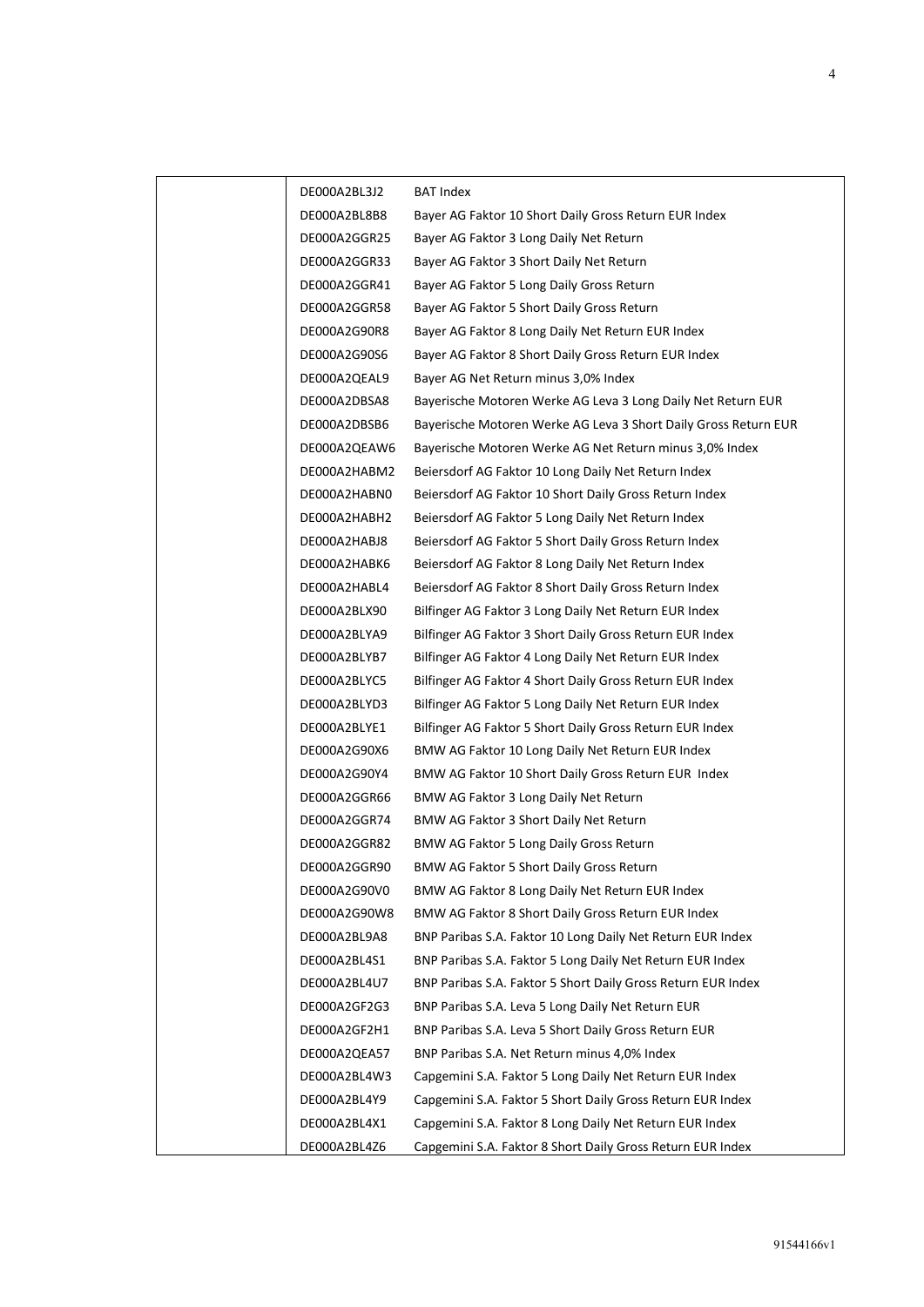| DE000A2BL2A3 | Carl Zeiss Meditec AG Faktor 5 Long Daily Gross Return Index     |
|--------------|------------------------------------------------------------------|
| DE000A2BL2B1 | Carl Zeiss Meditec AG Faktor 5 Short Daily Net Return Index      |
| DE000A2YY4W1 | Carl Zeiss Meditec AG Faktor 6 Long Daily Net Return Index       |
| DE000A2YY4Y7 | Carl Zeiss Meditec AG Faktor 6 Short Daily Gross Return Index    |
| DE000A2YY4X9 | Carl Zeiss Meditec AG Faktor 8 Long Daily Net Return Index       |
| DE000A2YY4Z4 | Carl Zeiss Meditec AG Faktor 8 Short Daily Gross Return Index    |
| DE000A2BL225 | Carrefour SA Faktor 5 Long Daily Gross Return Index              |
| DE000A2BL233 | Carrefour SA Faktor 5 Short Daily Net Return Index               |
| DE000A2BL241 | Carrefour SA Faktor 8 Long Daily Gross Return Index              |
| DE000A2BL258 | Carrefour SA Faktor 8 Short Daily Net Return Index               |
| DE000A2BL8C6 | Commerzbank AG Faktor 10 Long Daily Net Return EUR Index         |
| DE000A2GGSA0 | Commerzbank AG Faktor 3 Long Daily Net Return                    |
| DE000A2GGSB8 | Commerzbank AG Faktor 3 Short Daily Net Return                   |
| DE000A2GGSC6 | Commerzbank AG Faktor 5 Long Daily Gross Return                  |
| DE000A2GGSD4 | Commerzbank AG Faktor 5 Short Daily Gross Return                 |
| DE000A2BL8E2 | Continental AG Faktor 10 Long Daily Net Return                   |
| DE000A2BL8F9 | Continental AG Faktor 10 Short Daily Gross Return EUR Index      |
| DE000A2GGSE2 | Continental AG Faktor 3 Long Daily Net Return                    |
| DE000A2GGSF9 | Continental AG Faktor 3 Short Daily Net Return                   |
| DE000A2GGSG7 | Continental AG Faktor 5 Long Daily Gross Return                  |
| DE000A2GGSH5 | Continental AG Faktor 5 Short Daily Gross Return                 |
| DE000A2G9033 | Continental AG Faktor 8 Long Daily Net Return EUR Index          |
| DE000A2G9041 | Continental AG Faktor 8 Short Daily Gross Return EUR Index       |
| DE000A2BLYF8 | Covestro AG Faktor 3 Long Daily Net Return EUR Index             |
| DE000A2BLYG6 | Covestro AG Faktor 3 Short Daily Gross Return EUR Index          |
| DE000A2BLYH4 | Covestro AG Faktor 4 Long Daily Net Return EUR Index             |
| DE000A2BLYJ0 | Covestro AG Faktor 4 Short Daily Gross Return EUR Index          |
| DE000A2BLYK8 | Covestro AG Faktor 5 Long Daily Net Return EUR Index             |
| DE000A2BLYL6 | Covestro AG Faktor 5 Short Daily Gross Return EUR Index          |
| DE000A2BL9C4 | Credit Agricole S.A. Faktor 10 Long Daily Net Return EUR Index   |
| DE000A2BL407 | Credit Agricole S.A. Faktor 5 Long Daily Net Return EUR Index    |
| DE000A2BL423 | Credit Agricole S.A. Faktor 5 Short Daily Gross Return EUR Index |
| DE000A2BL431 | Credit Agricole S.A. Faktor 8 Short Daily Gross Return EUR Index |
| DE000A2GF2J7 | Credit Agricole S.A. Leva 5 Long Daily Net Return EUR            |
| DE000A2GF2K5 | Credit Agricole S.A. Leva 5 Short Daily Gross Return EUR         |
| DE000A2BL8G7 | Daimler AG Faktor 10 Long Daily Net Return EUR Index             |
| DE000A2BL951 | Daimler AG Faktor 10 Short Daily Gross Return EUR Index          |
| DE000A2GGLC1 | Daimler AG Faktor 2 Long Daily Net Return EUR                    |
| DE000A2GGLD9 | Daimler AG Faktor 2 Short Daily Gross Return EUR                 |
| DE000A2GGSJ1 | Daimler AG Faktor 3 Long Daily Net Return                        |
| DE000A2GGSK9 | Daimler AG Faktor 3 Short Daily Net Return                       |
| DE000A2GGLE7 | Daimler AG Faktor 4 Long Daily Net Return EUR                    |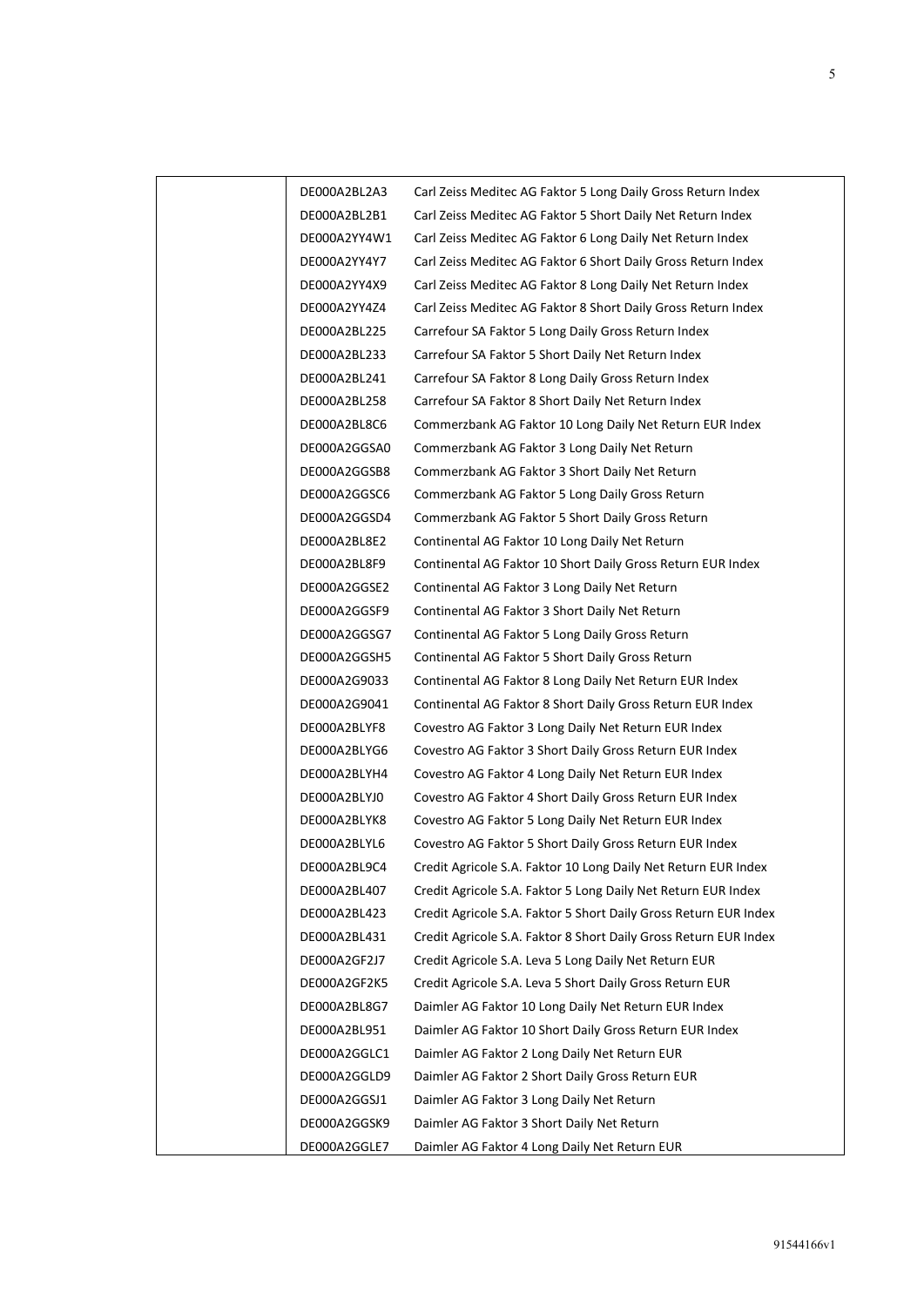| DE000A2GGLF4 | Daimler AG Faktor 4 Short Daily Gross Return EUR              |
|--------------|---------------------------------------------------------------|
| DE000A2GGSL7 | Daimler AG Faktor 5 Long Daily Gross Return                   |
| DE000A2GGSM5 | Daimler AG Faktor 5 Short Daily Gross Return                  |
| DE000A2G92Z7 | Daimler AG Faktor 8 Long Daily Net Return EUR Index           |
| DE000A2G9207 | Daimler AG Faktor 8 Short Daily Gross Return EUR Index        |
| DE000A2QEAG9 | Daimler AG Net Return minus 3,0% Index                        |
| DE000A2DB735 | Daimler AG Net Return minus 3,0% Index                        |
| DE000A2BL449 | Danone S.A. Faktor 5 Long Daily Net Return EUR Index          |
| DE000A2BL464 | Danone S.A. Faktor 5 Short Daily Gross Return EUR Index       |
| DE000A2BL456 | Danone S.A. Faktor 8 Long Daily Net Return EUR Index          |
| DE000A2BL472 | Danone S.A. Faktor 8 Short Daily Gross Return EUR Index       |
| DE000A2X1TK2 | Deutsche Aufsteiger Index                                     |
| DE000A2BL8H5 | Deutsche Bank AG Faktor 10 Long Daily Net Return EUR Index    |
| DE000A2BL8J1 | Deutsche Bank AG Faktor 10 Short Daily Gross Return EUR Index |
| DE000A2GGSN3 | Deutsche Bank AG Faktor 3 Long Daily Net Return               |
| DE000A2GGSP8 | Deutsche Bank AG Faktor 3 Short Daily Net Return              |
| DE000A2GGSQ6 | Deutsche Bank AG Faktor 5 Long Daily Gross Return             |
| DE000A2GGSR4 | Deutsche Bank AG Faktor 5 Short Daily Gross Return            |
| DE000A2G9082 | Deutsche Bank AG Faktor 8 Short Daily Gross Return EUR Index  |
| DE000A2QEAP0 | Deutsche Bank AG Net Return minus 1,5% Index                  |
| DE000A2HABF6 | Deutsche Börse AG Faktor 10 Long Daily Net Return Index       |
| DE000A2HABG4 | Deutsche Börse AG Faktor 10 Short Daily Gross Return Index    |
| DE000A2HABA7 | Deutsche Börse AG Faktor 5 Long Daily Net Return Index        |
| DE000A2HABB5 | Deutsche Börse AG Faktor 5 Short Daily Gross Return Index     |
| DE000A2HABD1 | Deutsche Börse AG Faktor 8 Long Daily Net Return Index        |
| DE000A2HABE9 | Deutsche Börse AG Faktor 8 Short Daily Gross Return Index     |
| DE000A2BLV84 | Deutsche Lufthansa AG Faktor 3 Short Daily Gross Return       |
| DE000A2BLV92 | Deutsche Lufthansa AG Faktor 5 Long Daily Net Return          |
| DE000A2BLV76 | Deutsche Lufthansa AG Faktor 3 Long Daily Net Return          |
| DE000A2G91H7 | Deutsche Post AG Faktor 10 Long Daily Net Return              |
| DE000A2G91J3 | Deutsche Post AG Faktor 10 Short Daily Gross Return           |
| DE000A2BLWB1 | Deutsche Post AG Faktor 3 Long Daily Net Return               |
| DE000A2BLWC9 | Deutsche Post AG Faktor 3 Short Daily Gross Return            |
| DE000A2BLWD7 | Deutsche Post AG Faktor 5 Long Daily Net Return               |
| DE000A2BLWE5 | Deutsche Post AG Faktor 5 Short Daily Gross Return            |
| DE000A2G91F1 | Deutsche Post AG Faktor 8 Long Daily Net Return               |
| DE000A2G91G9 | Deutsche Post AG Faktor 8 Short Daily Gross Return            |
| DE000A2G91M7 | Deutsche Telekom AG Faktor 10 Long Daily Net Return           |
| DE000A2G91N5 | Deutsche Telekom AG Faktor 10 Short Daily Gross Return        |
| DE000A2BLWF2 | Deutsche Telekom AG Faktor 3 Long Daily Net Return            |
| DE000A2BLWG0 | Deutsche Telekom AG Faktor 3 Short Daily Gross Return         |
| DE000A2BLWH8 | Deutsche Telekom AG Faktor 5 Long Daily Net Return            |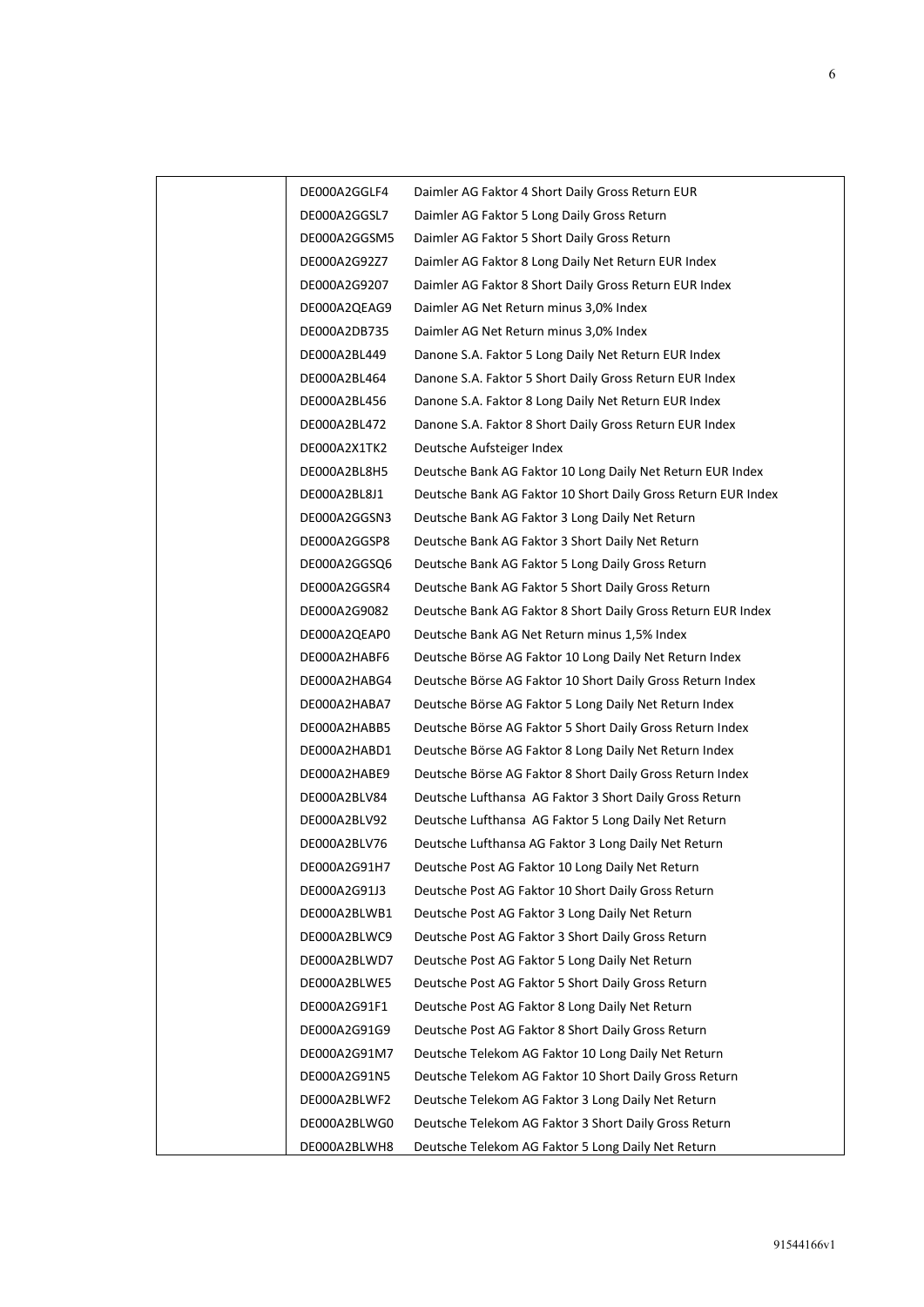| DE000A2BLWJ4 | Deutsche Telekom AG Faktor 5 Short Daily Gross Return             |
|--------------|-------------------------------------------------------------------|
| DE000A2G91K1 | Deutsche Telekom AG Faktor 8 Long Daily Net Return                |
| DE000A2G91L9 | Deutsche Telekom AG Faktor 8 Short Daily Gross Return             |
| DE000A2DBSC4 | Deutsche Telekom AG Leva 3 Long Daily Net Return EUR              |
| DE000A2DBSD2 | Deutsche Telekom AG Leva 3 Short Daily Gross Return EUR           |
| DE000A2QEAQ8 | Deutsche Telekom AG Net Return minus 3,5% Index                   |
| DE000A26RWY8 | Deutschland Top Aktien Index                                      |
| DE000A2BL2C9 | Draegerwerk AG and Co KGaA Faktor 5 Long Daily Gross Return Index |
| DE000A2BLYM4 | Dürr AG Faktor 3 Long Daily Net Return EUR Index                  |
| DE000A2BLYN2 | Dürr AG Faktor 3 Short Daily Gross Return EUR Index               |
| DE000A2BLYP7 | Dürr AG Faktor 4 Long Daily Net Return EUR Index                  |
| DE000A2BLYQ5 | Dürr AG Faktor 4 Short Daily Gross Return EUR Index               |
| DE000A2BLYR3 | Dürr AG Faktor 5 Long Daily Net Return EUR Index                  |
| DE000A2BLYS1 | Dürr AG Faktor 5 Short Daily Gross Return EUR Index               |
| DE000A2G91R6 | E.On SE Faktor 10 Long Daily Net Return                           |
| DE000A2G91S4 | E.On SE Faktor 10 Short Daily Gross Return                        |
| DE000A2BLWK2 | E.On SE Faktor 3 Long Daily Net Return                            |
| DE000A2BLWL0 | E.On SE Faktor 3 Short Daily Gross Return                         |
| DE000A2BLWM8 | E.On SE Faktor 5 Long Daily Net Return                            |
| DE000A2BLWN6 | E.On SE Faktor 5 Short Daily Gross Return                         |
| DE000A2G91P0 | E.On SE Faktor 8 Long Daily Net Return                            |
| DE000A2G91Q8 | E.On SE Faktor 8 Short Daily Gross Return                         |
| DE000A2QEAS4 | E.ON SE Net Return minus 3,0% Index                               |
| DE000A2BNM67 | Enel S.p.A. Leva 2 Long Daily Net Return EUR                      |
| DE000A2BNM75 | Enel S.p.A. Leva 2 Short Daily Gross Return EUR                   |
| DE000A2DBR07 | Enel S.p.A. Leva 3 Long Daily Net Return EUR                      |
| DE000A2DBR15 | Enel S.p.A. Leva 3 Short Daily Gross Return EUR                   |
| DE000A2RPC77 | Enel S.p.A. Leva 5 Long Daily Net Return EUR                      |
| DE000A2RPC85 | Enel S.p.A. Leva 5 Short Daily Gross Return EUR                   |
| DE000A2QEA08 | Enel S.p.A. Net Return minus 3,5% Index                           |
| DE000A2BL5C2 | Engie S.A. Faktor 5 Long Daily Net Return EUR Index               |
| DE000A2BL5E8 | Engie S.A. Faktor 5 Short Daily Gross Return EUR Index            |
| DE000A2BL5D0 | Engie S.A. Faktor 8 Long Daily Net Return EUR Index               |
| DE000A2BL5F5 | Engie S.A. Faktor 8 Short Daily Gross Return EUR Index            |
| DE000A2BNM42 | ENI S.p.A. Leva 2 Long Daily Net Return EUR                       |
| DE000A2BNM59 | ENI S.p.A. Leva 2 Short Daily Gross Return EUR                    |
| DE000A2DBR23 | ENI S.p.A. Leva 3 Long Daily Net Return EUR                       |
| DE000A2DBR31 | ENI S.p.A. Leva 3 Short Daily Gross Return EUR                    |
| DE000A2RPC93 | ENI S.p.A. Leva 5 Long Daily Net Return EUR                       |
| DE000A2RPDA0 | ENI S.p.A. Leva 5 Short Daily Gross Return EUR                    |
| DE000A2QEAZ9 | ENI S.p.A. Net Return minus 4,5% Index                            |
| DE000A2QEAX4 | Erste Group Bank AG Net Return minus 2,0% Index                   |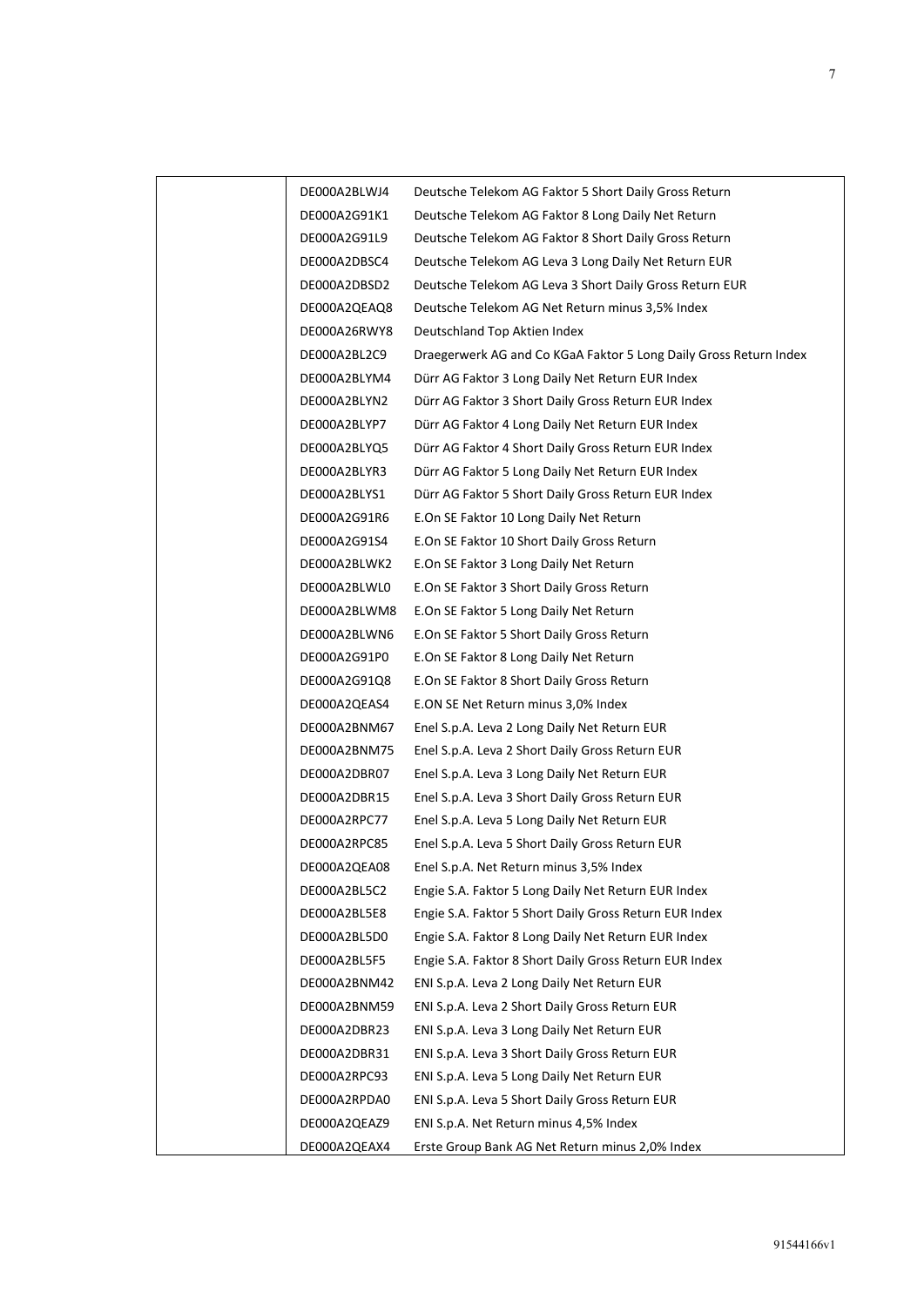| DE000A3CQTK3 | ESG Global Anti Plastic Index (Net Return) (EUR)                       |
|--------------|------------------------------------------------------------------------|
| DE000A2BL5G3 | Essilor International S.A. Faktor 5 Long Daily Net Return EUR Index    |
| DE000A2BL5J7 | Essilor International S.A. Faktor 5 Short Daily Gross Return EUR Index |
| DE000A2BL5H1 | Essilor International S.A. Faktor 8 Long Daily Net Return EUR Index    |
| DE000A2BL5K5 | Essilor International S.A. Faktor 8 Short Daily Gross Return EUR Index |
| DE000A2QEA81 | EssilorLuxottica S.A. Net Return minus 1,0% Index                      |
| DE000A2BL3K0 | European Biotech                                                       |
| DE000A3CTGL2 | European Hydrogen Focus Decrement 2.5% Index (EUR)                     |
| DE000A3CTGK4 | European Hydrogen Focus Decrement 5% Index (EUR)                       |
| DE000A3CTGJ6 | European Hydrogen Focus Index (Net Return) (EUR)                       |
| DE000A2HAB77 | Evotec AG Faktor 3 Long Daily Net Return Index                         |
| DE000A2HAB85 | Evotec AG Faktor 3 Short Daily Gross Return Index                      |
| DE000A2HAB93 | Evotec AG Faktor 4 Long Daily Net Return Index                         |
| DE000A2HACA5 | Evotec AG Faktor 4 Short Daily Gross Return Index                      |
| DE000A2HACB3 | Evotec AG Faktor 5 Long Daily Net Return Index                         |
| DE000A2HACC1 | Evotec AG Faktor 5 Short Daily Gross Return Index                      |
| DE000A2LZ5J9 | Evotec AG Faktor 6 Long Daily Net Return Index                         |
| DE000A2YY402 | Evotec AG Faktor 6 Long Daily Net Return Index                         |
| DE000A2LZ5K7 | Evotec AG Faktor 6 Short Daily Gross Return Index                      |
| DE000A2YY410 | Evotec AG Faktor 6 Short Daily Gross Return Index                      |
| DE000A18UAA5 | FANG Index                                                             |
| DE000A2BL1C1 | Fraport AG Faktor 3 Long Daily Net Return EUR Index                    |
| DE000A2BL1D9 | Fraport AG Faktor 3 Short Daily Gross Return EUR Index                 |
| DE000A2BL1E7 | Fraport AG Faktor 4 Long Daily Net Return EUR Index                    |
| DE000A2BL1G2 | Fraport AG Faktor 5 Long Daily Net Return EUR Index                    |
| DE000A2BL1J6 | Freenet AG Faktor 3 Long Daily Net Return EUR Index                    |
| DE000A2BL1K4 | Freenet AG Faktor 3 Short Daily Gross Return EUR Index                 |
| DE000A2BL1L2 | Freenet AG Faktor 4 Long Daily Net Return EUR Index                    |
| DE000A2BL1M0 | Freenet AG Faktor 4 Short Daily Gross Return EUR Index                 |
| DE000A2BL1N8 | Freenet AG Faktor 5 Long Daily Net Return EUR Index                    |
| DE000A2BL1P3 | Freenet AG Faktor 5 Short Daily Gross Return EUR Index                 |
| DE000A2HABU5 | Fresenius Medical Care SE Faktor 10 Short Daily Gross Return Index     |
| DE000A2HABP5 | Fresenius Medical Care SE Faktor 5 Long Daily Net Return Index         |
| DE000A2HABQ3 | Fresenius Medical Care SE Faktor 5 Short Daily Gross Return Index      |
| DE000A2HABS9 | Fresenius Medical Care SE Faktor 8 Short Daily Gross Return Index      |
| DE000A2QEAR6 | Fresenius SE & Co. KGaA Net Return minus 2,0% Index                    |
| DE000A2X1TA3 | Fresenius SE and Co. KGaA Faktor 10 Long Daily Net Return              |
| DE000A2G91W6 | Fresenius SE and Co. KGaA Faktor 10 Short Daily Gross Return           |
| DE000A2BLWP1 | Fresenius SE and Co. KGaA Faktor 3 Long Daily Net Return               |
| DE000A2BLWQ9 | Fresenius SE and Co. KGaA Faktor 3 Short Daily Gross Return            |
| DE000A2BLWR7 | Fresenius SE and Co. KGaA Faktor 5 Long Daily Net Return               |
| DE000A2BLWS5 | Fresenius SE and Co. KGaA Faktor 5 Short Daily Gross Return            |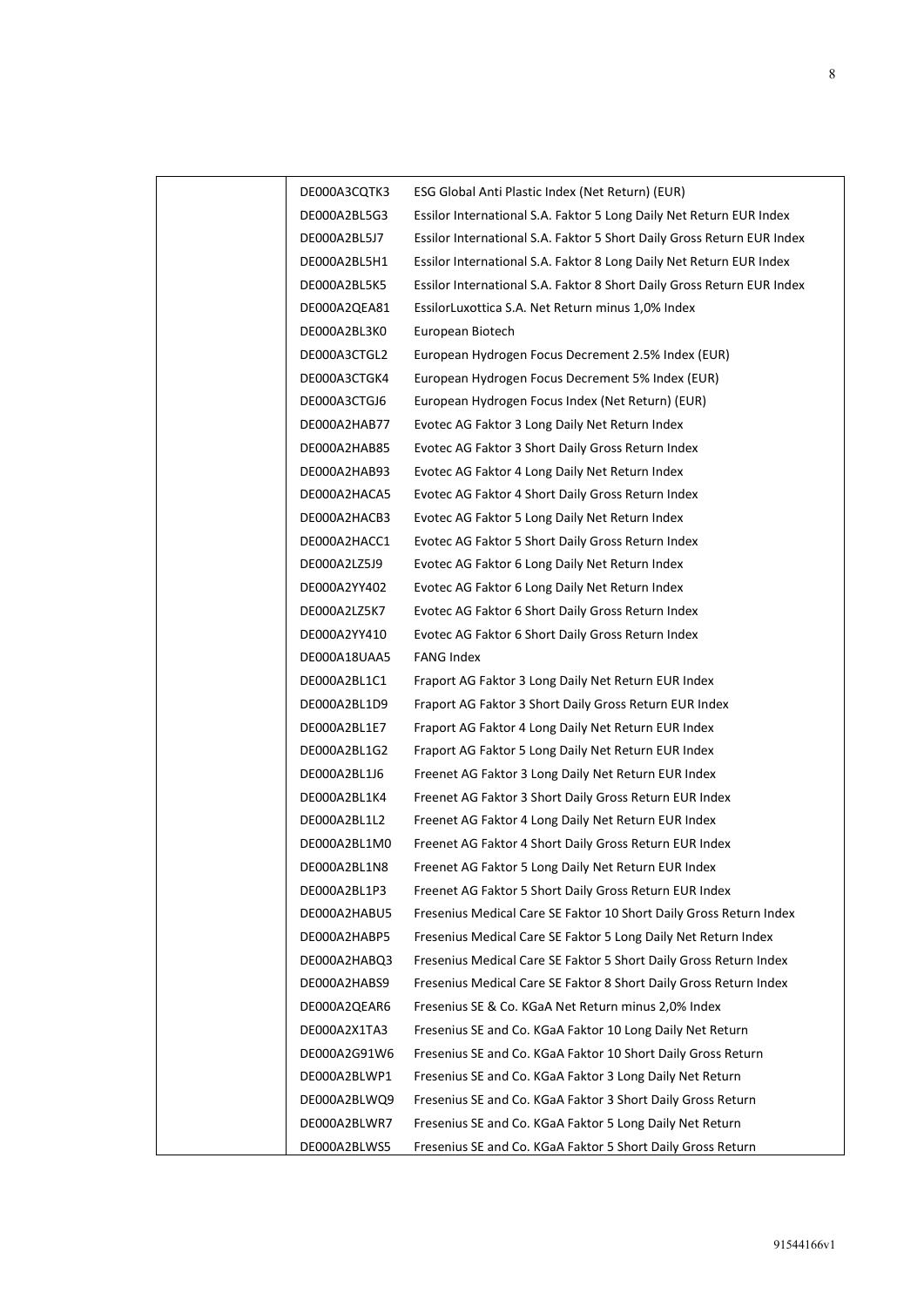| DE000A2G91T2 | Fresenius SE and Co. KGaA Faktor 8 Long Daily Net Return                                                                                |
|--------------|-----------------------------------------------------------------------------------------------------------------------------------------|
| DE000A2G91U0 | Fresenius SE and Co. KGaA Faktor 8 Short Daily Gross Return                                                                             |
| DE000A2BL811 | Global Anti Virus Health NR Index                                                                                                       |
| DE000A3C33Z8 | Global eSports & Gaming Index (Net Return) (EUR)                                                                                        |
| DE000A2QK0Q7 | Global Green Technologies Index (Net Return) (EUR)                                                                                      |
| DE000A2QCE89 | Global Hydrogen Index II Net Return (EUR)                                                                                               |
| DE000A2GG8L9 | Global Hydrogen Net Return Index                                                                                                        |
| DE000A3CU4J7 | Green Technologies Select Index (Net Return) (EUR)                                                                                      |
| DE000A2BL8L7 | HeidelbergCement AG Faktor 10 Long Daily Net Return Index                                                                               |
| DE000A2HAA94 | HeidelbergCement AG Faktor 10 Short Daily Gross Return Index                                                                            |
| DE000A2HAA45 | HeidelbergCement AG Faktor 5 Long Daily Net Return Index                                                                                |
| DE000A2HAA52 | HeidelbergCement AG Faktor 5 Short Daily Gross Return Index                                                                             |
| DE000A2HAA60 | HeidelbergCement AG Faktor 8 Long Daily Net Return Index                                                                                |
| DE000A2HAA78 | HeidelbergCement AG Faktor 8 Short Daily Gross Return Index                                                                             |
| DE000A2YY428 | Heidelberger Druckmaschinen AG Faktor 4 Long Daily Net Return Index<br>Heidelberger Druckmaschinen AG Faktor 4 Short Daily Gross Return |
| DE000A2YY436 | Index                                                                                                                                   |
| DE000A2BL1A5 | Henkel KGaA Faktor 10 Long Daily Net Return Index                                                                                       |
| DE000A2BL1B3 | Henkel KGaA Faktor 10 Short Daily Gross Return Index                                                                                    |
| DE000A2BL043 | Henkel KGaA Faktor 3 Long Daily Net Return Index                                                                                        |
| DE000A2BL050 | Henkel KGaA Faktor 3 Short Daily Gross Return Index                                                                                     |
| DE000A2BL068 | Henkel KGaA Faktor 5 Long Daily Net Return Index                                                                                        |
| DE000A2BL076 | Henkel KGaA Faktor 5 Short Daily Gross Return Index                                                                                     |
| DE000A2BL084 | Henkel KGaA Faktor 8 Long Daily Net Return Index                                                                                        |
| DE000A2BL092 | Henkel KGaA Faktor 8 Short Daily Gross Return Index                                                                                     |
| DE000TD99BH4 | HSBC Ag-F 12xL                                                                                                                          |
| DE000TD99BR3 | <b>HSBC Au-F 10xL</b>                                                                                                                   |
| DE000TD99BS1 | <b>HSBC Au-F 10xS</b>                                                                                                                   |
| DE000TD99BF8 | HSBC Au-F 12xL                                                                                                                          |
| DE000TD99BP7 | <b>HSBC Au-F 8xL</b>                                                                                                                    |
| DE000TD99BQ5 | HSBC Au-F 8xS                                                                                                                           |
| DE000TD99AN4 | HSBC Brent Crude Future Faktor 2 Long Index                                                                                             |
| DE000TD99AS3 | HSBC Brent Crude Future Faktor 2 Short Index                                                                                            |
| DE000TD99AP9 | HSBC Brent Crude Future Faktor 4 Long Index                                                                                             |
| DE000TT1SRH4 | HSBC Brent Crude Future Faktor 6 Long Index                                                                                             |
| DE000TD99AQ7 | HSBC Brent Crude Future Faktor 6 Long Index                                                                                             |
| DE000TT1SRJ0 | HSBC Brent Crude Future Faktor 8 Long Index                                                                                             |
| DE000TT5JG86 | HSBC Brent Faktor 10 Long Index                                                                                                         |
| DE000TT5JGB0 | HSBC Brent Faktor 10 Short Index                                                                                                        |
| DE000TD5L0L7 | HSBC Brent Faktor 5 Long Index                                                                                                          |
| DE000TD5L0S2 | <b>HSBC Brent Faktor 5 Short Index</b>                                                                                                  |
| DE000TT5JG60 | HSBC Brent Faktor 6 Long Index                                                                                                          |
| DE000TT5JG94 | HSBC Brent Faktor 6 Short Index                                                                                                         |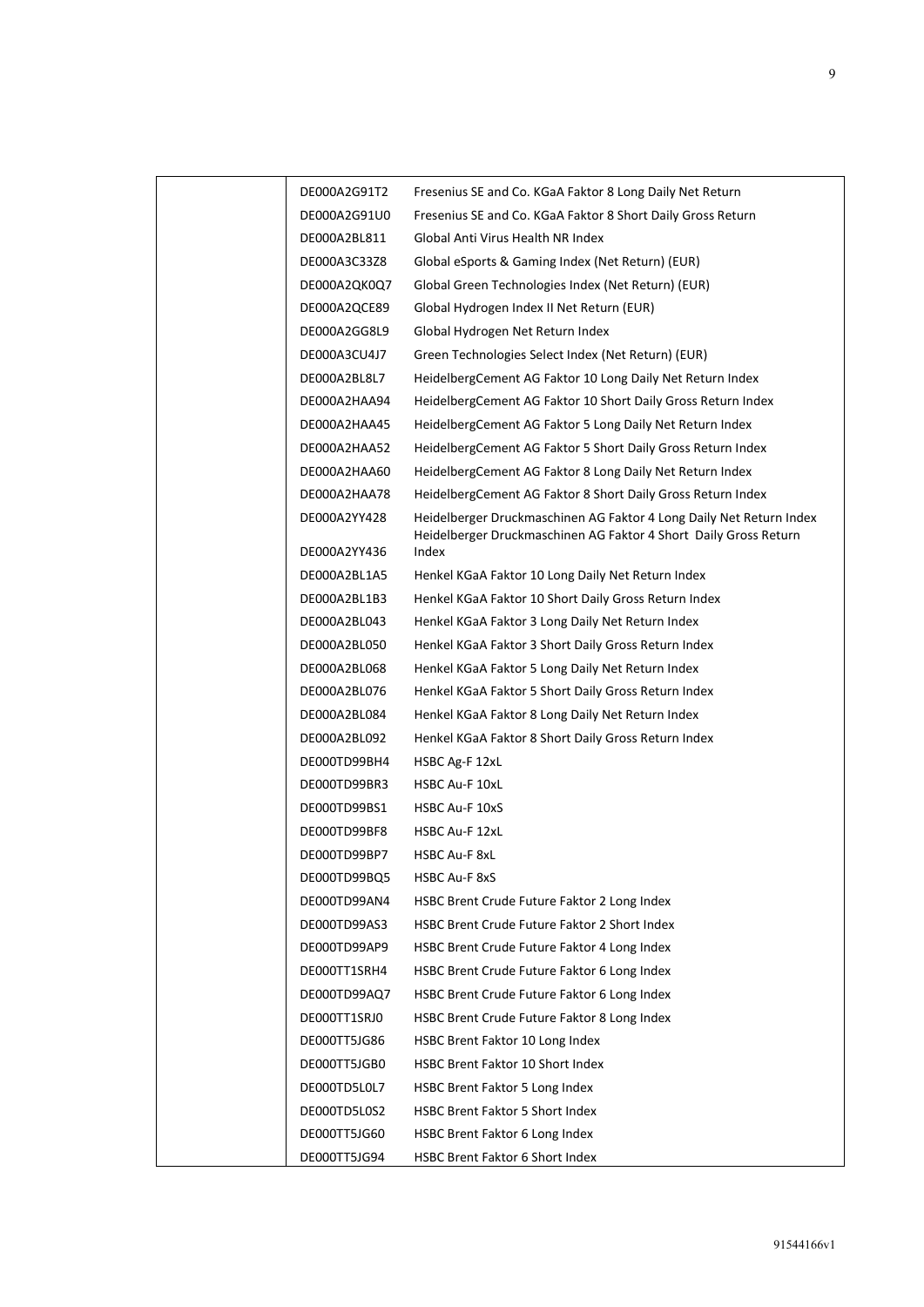| DE000TT5JG78 | HSBC Brent Faktor 8 Long Index         |
|--------------|----------------------------------------|
| DE000TT5JGA2 | <b>HSBC Brent Faktor 8 Short Index</b> |
| DE000TR66XD6 | HSBC BUND-Future 15 Long Index         |
| DE000TR66XE4 | HSBC BUND-Future 15 Short Index        |
| DE000TT1SRN2 | HSBC DAX-Future Faktor 10 Long Index   |
| DE000TT1SRP7 | HSBC DAX-Future Faktor 12 Long Index   |
| DE000TT1SRQ5 | HSBC DAX-Future Faktor 15 Long Index   |
| DE000TD99AE3 | HSBC FDAX Faktor 10 Long Index         |
| DE000TT5JGE4 | HSBC FDAX Faktor 10 Short Index        |
| DE000TT5JGF1 | HSBC FDAX Faktor 12 Short Index        |
| DE000TT5JGG9 | HSBC FDAX Faktor 15 Short Index        |
| DE000TD99AA1 | HSBC FDAX Faktor 2 Long Index          |
| DE000TD2FDL9 | HSBC FDAX Faktor 2 Long Index          |
| DE000TD2FDS4 | <b>HSBC FDAX Faktor 2 Short Index</b>  |
| DE000TD99AG8 | <b>HSBC FDAX Faktor 2 Short Index</b>  |
| DE000TD99AB9 | HSBC FDAX Faktor 4 Long Index          |
| DE000TD4FDS0 | <b>HSBC FDAX Faktor 4 Short Index</b>  |
| DE000TD99AH6 | <b>HSBC FDAX Faktor 4 Short Index</b>  |
| DE000TD6FDL0 | HSBC FDAX Faktor 6 Long Index          |
| DE000TD99AC7 | HSBC FDAX Faktor 6 Long Index          |
| DE000TT5JGC8 | <b>HSBC FDAX Faktor 6 Short Index</b>  |
| DE000TD99AJ2 | <b>HSBC FDAX Faktor 6 Short Index</b>  |
| DE000TD8FDL6 | HSBC FDAX Faktor 8 Long Index          |
| DE000TD99AD5 | HSBC FDAX Faktor 8 Long Index          |
| DE000TT5JGD6 | <b>HSBC FDAX Faktor 8 Short Index</b>  |
| DE000TD00TS1 | HSBC FGBL Faktor 10 Short Index        |
| DE000TD9BS56 | HSBC FGBL Faktor 15 Short Index        |
| DE000TD2FBS8 | <b>HSBC FGBL Faktor 2 Short Index</b>  |
| DE000TD6FBS9 | <b>HSBC FGBL Faktor 6 Short Index</b>  |
| DE000TD8FBS5 | HSBC FGBL Faktor 8 Short Index         |
| DE000TT5JFT4 | HSBC Gold Faktor 10 Short Index        |
| DE000TT5JFU2 | HSBC Gold Faktor 12 Short Index        |
| DE000TD3GFS5 | HSBC Gold Faktor 2,5 Short Index       |
| DE000TR66X10 | HSBC Gold Faktor 4 Long Index          |
| DE000TD5GFS0 | <b>HSBC Gold Faktor 5 Short Index</b>  |
| DE000TR66X28 | HSBC Gold Faktor 6 Long Index          |
| DE000TD7GFS6 | HSBC Gold Faktor 7,5 Short Index       |
| DE000TT5JFS6 | <b>HSBC Gold Faktor 8 Short Index</b>  |
| DE000TD9SL13 | HSBC Silber Fakt 10 Long Index         |
| DE000TD9SS57 | HSBC Silber Fakt 5 Short Index         |
| DE000TD9SS73 | HSBC Silber Fakt 7,5 Short Index       |
| DE000TT5JFY4 | HSBC Silber Faktor 10 Short Index      |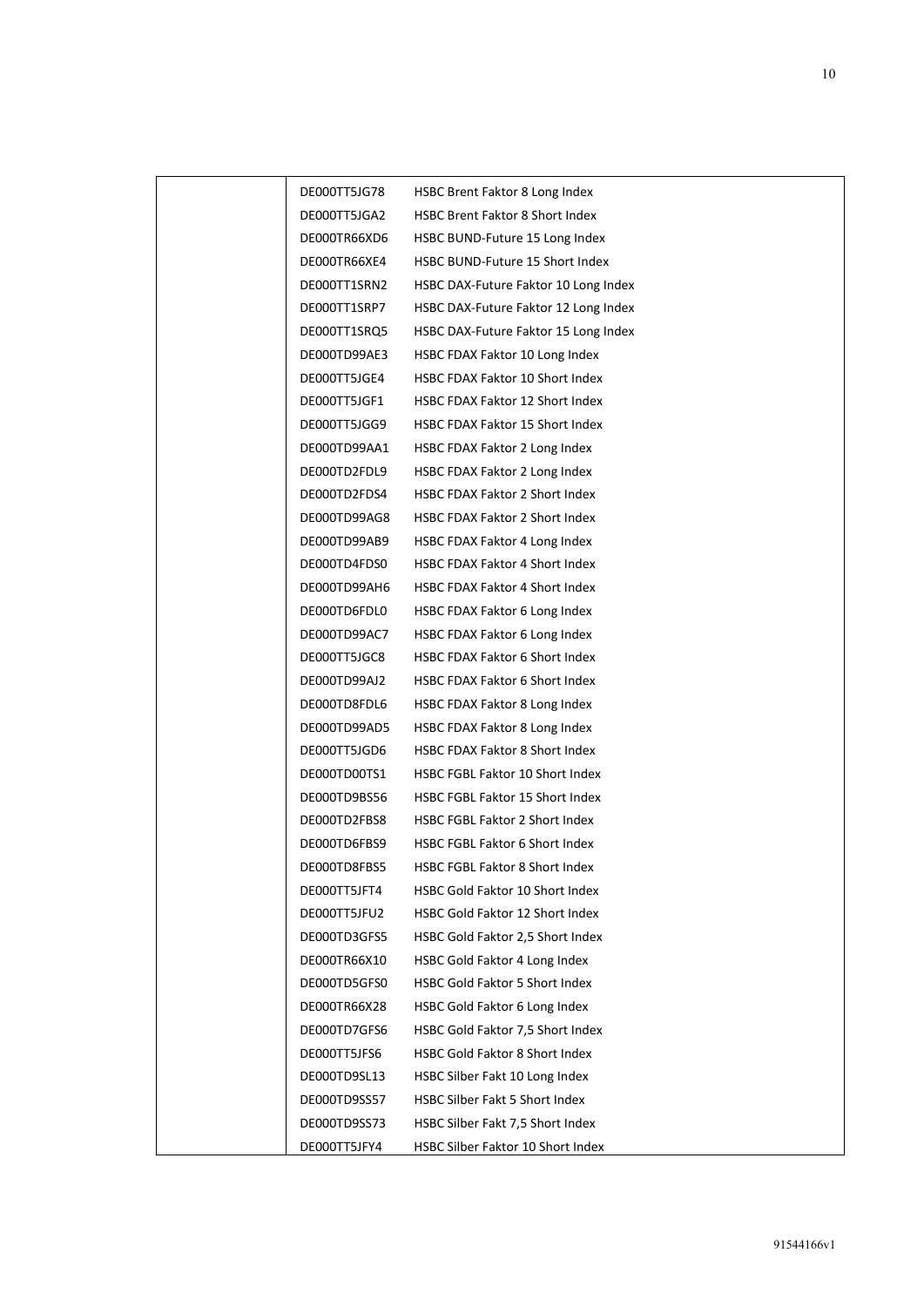| DE000TT5JFW8 | HSBC Silber Faktor 12 Long Index                         |
|--------------|----------------------------------------------------------|
| DE000TT5JFZ1 | HSBC Silber Faktor 12 Short Index                        |
| DE000TR66WY4 | HSBC Silber Faktor 4 Long Index                          |
| DE000TR66WZ1 | HSBC Silber Faktor 6 Long Index                          |
| DE000TT5JFV0 | HSBC Silber Faktor 8 Long Index                          |
| DE000TT5JFX6 | HSBC Silber Faktor 8 Short Index                         |
| DE000TT1SRA9 | HSBC Silber-Future Faktor 10 Long Index                  |
| DE000TD99AW5 | HSBC WTI Crude Future Faktor 2 Long Index                |
| DE000TD99A06 | <b>HSBC WTI Crude Future Faktor 2 Short Index</b>        |
| DE000TD99AX3 | HSBC WTI Crude Future Faktor 4 Long Index                |
| DE000TD99A14 | HSBC WTI Crude Future Faktor 4 Short Index               |
| DE000TD99A22 | HSBC WTI Crude Future Faktor 6 Short Index               |
| DE000TT5JG29 | HSBC WTI Faktor 10 Long Index                            |
| DE000TT5JG52 | HSBC WTI Faktor 10 Short Index                           |
| DE000TT5JG03 | HSBC WTI Faktor 6 Long Index                             |
| DE000TT5JG37 | HSBC WTI Faktor 6 Short Index                            |
| DE000TT5JG11 | HSBC WTI Faktor 8 Long Index                             |
| DE000TT5JG45 | HSBC WTI Faktor 8 Short Index                            |
| DE000A2BLYT9 | Hugo Boss AG Faktor 3 Long Daily Net Return EUR Index    |
| DE000A2BLYU7 | Hugo Boss AG Faktor 3 Short Daily Gross Return EUR Index |
| DE000A2BLYV5 | Hugo Boss AG Faktor 4 Long Daily Net Return EUR Index    |
| DE000A2BLYW3 | Hugo Boss AG Faktor 4 Short Daily Gross Return EUR Index |
| DE000A2BLYX1 | Hugo Boss AG Faktor 5 Long Daily Net Return EUR Index    |
| DE000A2BLYY9 | Hugo Boss AG Faktor 5 Short Daily Gross Return EUR Index |
| DE000A2QPA54 | Hydrogen Select Index (Net Return) (EUR)                 |
| DE000A2BL829 | ICF Faktor 10 Long Brent Oil Index                       |
| DE000A2BL852 | ICF Faktor 10 Long WTI Oil Index                         |
| DE000A3CLK51 | ICF Faktor 10 Short Brent Oil Index                      |
| DE000A3CLKW8 | ICF Faktor 10 Short WTI Oil Index                        |
| DE000A3CLLB0 | ICF Faktor 11 Long Brent Oil Index                       |
| DE000A3CLKH9 | ICF Faktor 11 Long Gold Index                            |
| DE000A3CLKL1 | ICF Faktor 11 Long Silber Index                          |
| DE000A3CLK28 | ICF Faktor 11 Long WTI Oil Index                         |
| DE000A3CLK69 | ICF Faktor 11 Short Brent Oil Index                      |
| DE000A3CLKP2 | ICF Faktor 11 Short Gold Index                           |
| DE000A3CLKS6 | ICF Faktor 11 Short Silber Index                         |
| DE000A3CLKX6 | ICF Faktor 11 Short WTI Oil Index                        |
| DE000A2BL837 | ICF Faktor 12 Long Brent Oil Index                       |
| DE000A2BL720 | ICF Faktor 12 Long Palladium Index                       |
| DE000A2BL761 | ICF Faktor 12 Long Platin Index                          |
| DE000A2BL860 | ICF Faktor 12 Long WTI Oil Index                         |
| DE000A2BL860 | ICF Faktor 12 Long WTI Oil Index                         |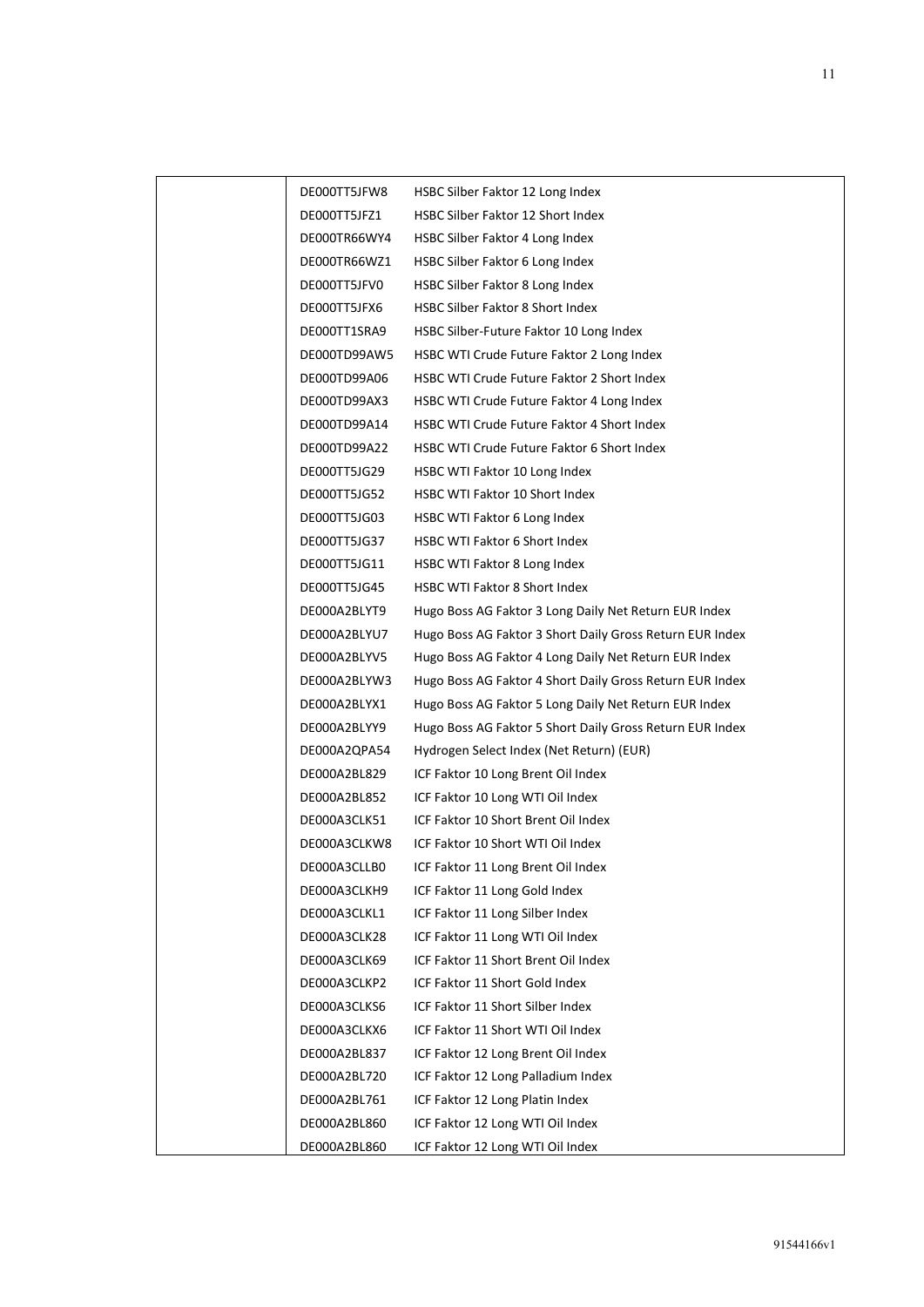| DE000A3CLK77 | ICF Faktor 12 Short Brent Oil Index |
|--------------|-------------------------------------|
| DE000A2BL738 | ICF Faktor 12 Short Palladium Index |
| DE000A3CLKY4 | ICF Faktor 12 Short WTI Oil Index   |
| DE000A3CLLC8 | ICF Faktor 13 Long Brent Oil Index  |
| DE000A3CLKJ5 | ICF Faktor 13 Long Gold Index       |
| DE000A3CLKM9 | ICF Faktor 13 Long Silber Index     |
| DE000A3CLK36 | ICF Faktor 13 Long WTI Oil Index    |
| DE000A3CLK36 | ICF Faktor 13 Long WTI Oil Index    |
| DE000A3CLK85 | ICF Faktor 13 Short Brent Oil Index |
| DE000A3CLKQ0 | ICF Faktor 13 Short Gold Index      |
| DE000A3CLKT4 | ICF Faktor 13 Short Silber Index    |
| DE000A3CLKZ1 | ICF Faktor 13 Short WTI Oil Index   |
| DE000A3CLLD6 | ICF Faktor 14 Long Brent Oil Index  |
| DE000A3CLKK3 | ICF Faktor 14 Long Gold Index       |
| DE000A3CLKN7 | ICF Faktor 14 Long Silber Index     |
| DE000A3CLK44 | ICF Faktor 14 Long WTI Oil Index    |
| DE000A3CLK44 | ICF Faktor 14 Long WTI Oil Index    |
| DE000A3CLK93 | ICF Faktor 14 Short Brent Oil Index |
| DE000A3CLKR8 | ICF Faktor 14 Short Gold Index      |
| DE000A3CLK02 | ICF Faktor 14 Short WTI Oil Index   |
| DE000A2BL845 | ICF Faktor 15 Long Brent Oil Index  |
| DE000A3C4UL6 | ICF Faktor 15 Long Palladium Index  |
| DE000A2BL779 | ICF Faktor 15 Long Platin Index     |
| DE000A2BL795 | ICF Faktor 15 Long Silver Index     |
| DE000A2BL878 | ICF Faktor 15 Long WTI Oil Index    |
| DE000A2BL878 | ICF Faktor 15 Long WTI Oil Index    |
| DE000A3CLLA2 | ICF Faktor 15 Short Brent Oil Index |
| DE000A3DD6S3 | ICF Faktor 15 Short Palladium Index |
| DE000A2BL787 | ICF Faktor 15 Short Platin Index    |
| DE000A3CLK10 | ICF Faktor 15 Short WTI Oil Index   |
| DE000A2BL7V8 | ICF Faktor 4 Long Brent Oil Index   |
| DE000A2BL7Y2 | ICF Faktor 4 Long WTI Oil Index     |
| DE000A2BL7W6 | ICF Faktor 6 Long Brent Oil Index   |
| DE000A2BL7Z9 | ICF Faktor 6 Long WTI Oil Index     |
| DE000A3CLKV0 | ICF Faktor 6 Short WTI Oil Index    |
| DE000A2BL7X4 | ICF Faktor 8 Long Brent Oil Index   |
| DE000A2BL704 | ICF Faktor 8 Long WTI Oil Index     |
| DE000A2BL712 | ICF Faktor 8 Short WTI Oil Index    |
| DE000A2BL696 | ICF Gold LEV16 L USD                |
| DE000A2BL7C8 | ICF Gold LEV16 S USD                |
| DE000A2BL7A2 | ICF Gold LEV18 L USD                |
| DE000A2BL7D6 | ICF Gold LEV18 S USD                |
|              |                                     |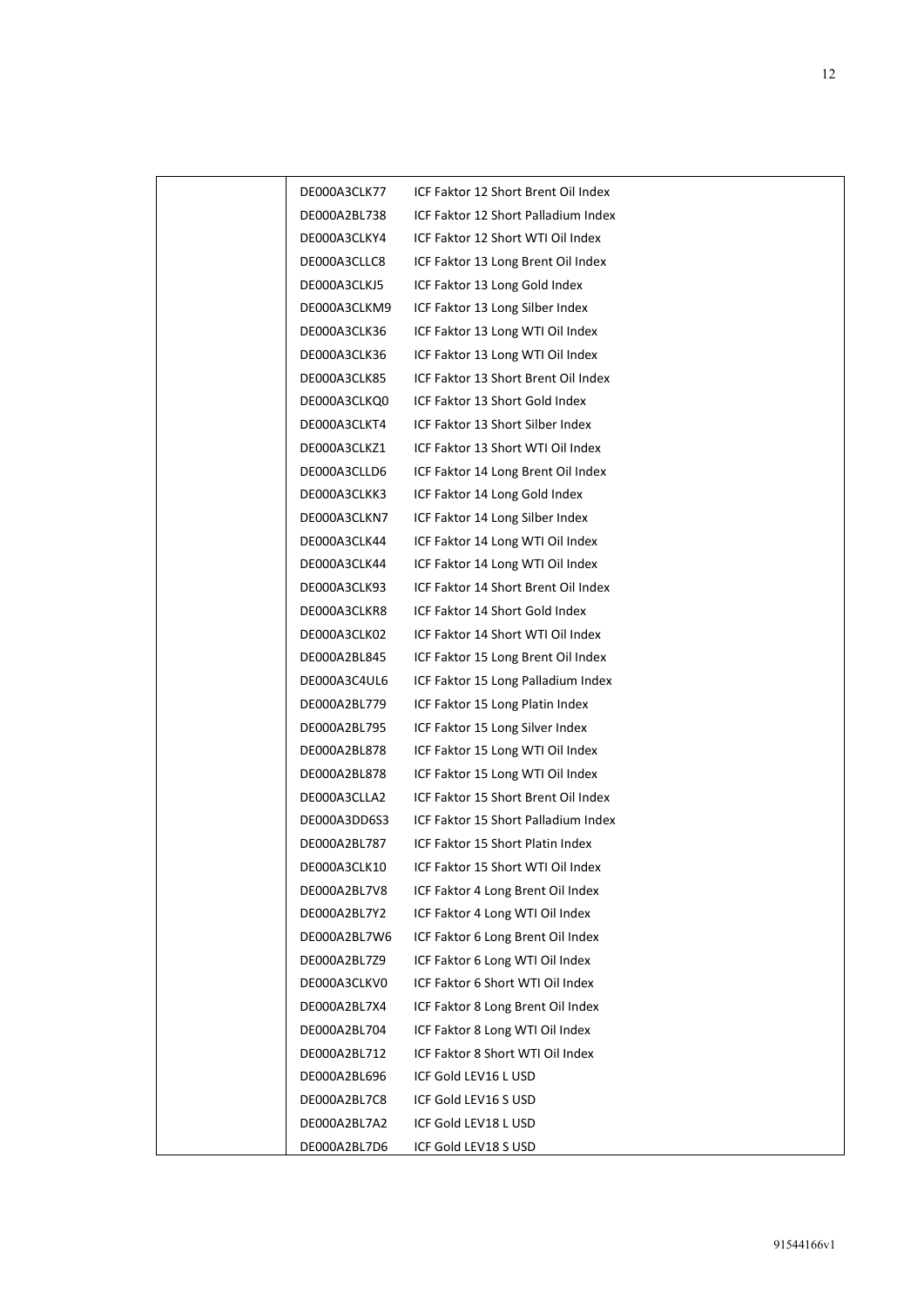| DE000A2BL7B0 | ICF Gold LEV20 L USD                                              |
|--------------|-------------------------------------------------------------------|
| DE000A2BL7E4 | ICF Gold LEV20 S USD                                              |
| DE000A2BL2Y3 | Inditex SA Faktor 5 Long Daily Gross Return Index                 |
| DE000A2BL2Z0 | Inditex SA Faktor 5 Short Daily Net Return Index                  |
| DE000A2BL209 | Inditex SA Faktor 8 Long Daily Gross Return Index                 |
| DE000A2BL8M5 | Infineon Technologies AG Faktor 10 Long Daily Net Return          |
| DE000A2BL8N3 | Infineon Technologies AG Faktor 10 Short Daily Gross Return       |
| DE000A2BLWT3 | Infineon Technologies AG Faktor 3 Long Daily Net Return           |
| DE000A2BLWU1 | Infineon Technologies AG Faktor 3 Short Daily Gross Return        |
| DE000A2BLWV9 | Infineon Technologies AG Faktor 5 Long Daily Net Return           |
| DE000A2BLWW7 | Infineon Technologies AG Faktor 5 Short Daily Gross Return        |
| DE000A2G91Y2 | Infineon Technologies AG Faktor 8 Short Daily Gross Return        |
| DE000A2QEAN5 | Infineon Technologies AG Net Return minus 1,0% Index              |
| DE000A2BNNA8 | Intesa Sanpaolo S.p.A. Leva 2 Long Daily Net Return EUR           |
| DE000A2BNNB6 | Intesa Sanpaolo S.p.A. Leva 2 Short Daily Gross Return EUR        |
| DE000A2RPEF7 | Intesa Sanpaolo S.p.A. Leva 3 Long Daily Net Return EUR           |
| DE000A2RPEG5 | Intesa Sanpaolo S.p.A. Leva 3 Short Daily Gross Return EUR        |
| DE000A2RPDB8 | Intesa Sanpaolo S.p.A. Leva 5 Long Daily Net Return EUR           |
| DE000A2RPDC6 | Intesa Sanpaolo S.p.A. Leva 5 Short Daily Gross Return EUR        |
| DE000A2QEA24 | Intesa Sanpaolo S.p.A. Net Return minus 5,0% Index                |
| DE000A2BL183 | Jungheinrich AG Faktor 5 Long Daily Gross Return Index            |
| DE000A2BL191 | Jungheinrich AG Faktor 5 Short Daily Net Return Index             |
| DE000A2BLYZ6 | K+S AG Faktor 3 Long Daily Net Return EUR Index                   |
| DE000A2BLY08 | K+S AG Faktor 3 Short Daily Gross Return EUR Index                |
| DE000A2BLY16 | K+S AG Faktor 4 Long Daily Net Return EUR Index                   |
| DE000A2BLY24 | K+S AG Faktor 4 Short Daily Gross Return EUR Index                |
| DE000A2BLY32 | K+S AG Faktor 5 Long Daily Net Return EUR Index                   |
| DE000A2BLY40 | K+S AG Faktor 5 Short Daily Gross Return EUR Index                |
| DE000A2BL9P6 | Kering S.A. Faktor 10 Long Daily Net Return EUR Index             |
| DE000A2BL9Q4 | Kering S.A. Faktor 10 Short Daily Gross Return EUR Index          |
| DE000A2BL5Q2 | Kering S.A. Faktor 5 Long Daily Net Return EUR Index              |
| DE000A2BL5S8 | Kering S.A. Faktor 5 Short Daily Gross Return EUR Index           |
| DE000A2BL5R0 | Kering S.A. Faktor 8 Long Daily Net Return EUR Index              |
| DE000A2BL5T6 | Kering S.A. Faktor 8 Short Daily Gross Return EUR Index           |
| DE000A2BL1Q1 | Kion AG Faktor 3 Long Daily Net Return Index                      |
| DE000A2BL1R9 | Kion AG Faktor 3 Short Daily Gross Return Index                   |
| DE000A2BL1S7 | Kion AG Faktor 4 Long Daily Net Return Index                      |
| DE000A2BL1T5 | Kion AG Faktor 4 Short Daily Gross Return Index                   |
| DE000A2BL1U3 | Kion AG Faktor 5 Long Daily Net Return Index                      |
| DE000A2BL1V1 | Kion AG Faktor 5 Short Daily Gross Return Index                   |
| DE000A2HAB10 | Klöckner and Co SE AG Faktor 3 Long Daily Net Return EUR Index    |
| DE000A2HAB28 | Klöckner and Co SE AG Faktor 3 Short Daily Gross Return EUR Index |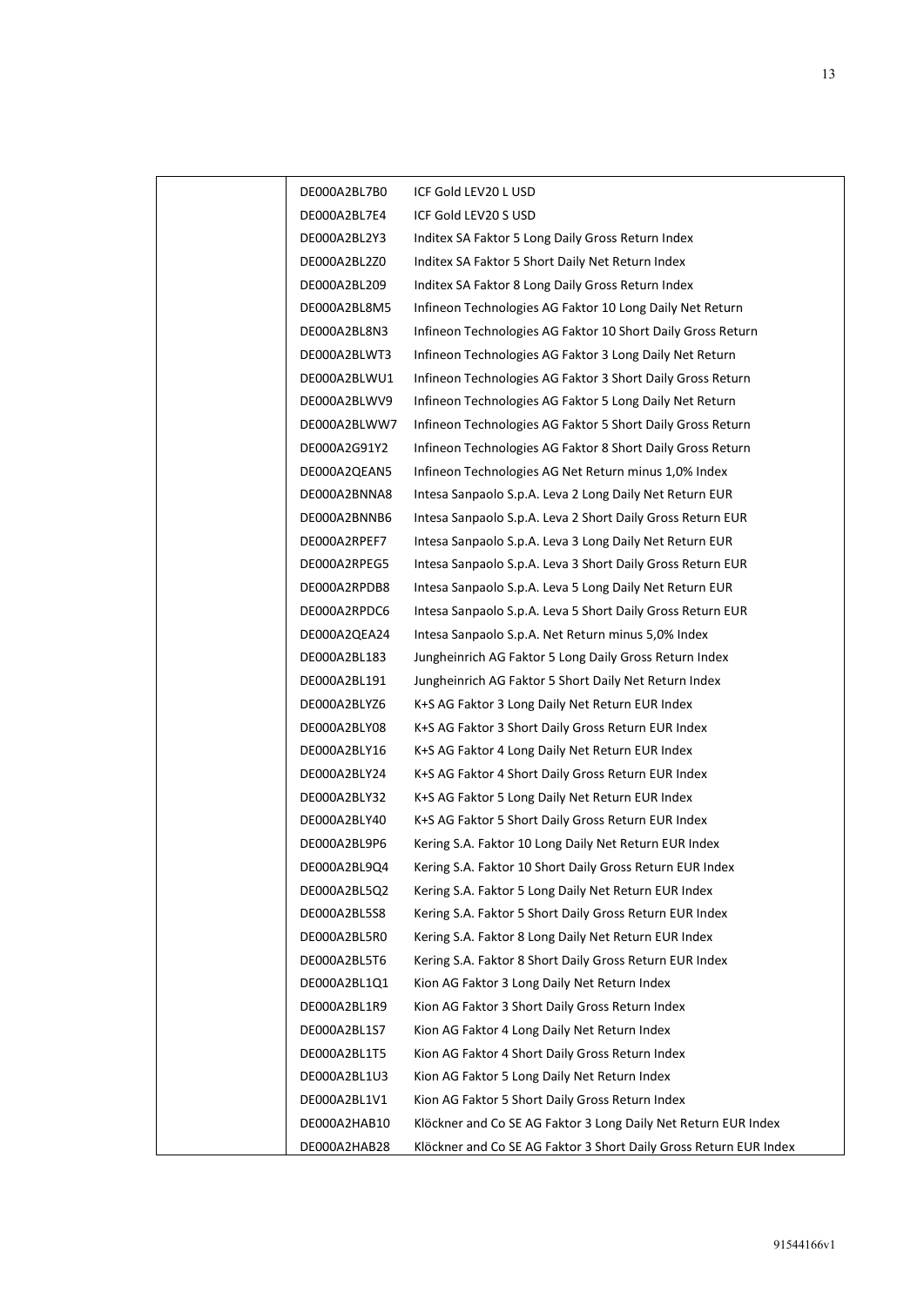| DE000A2HAB36 | Klöckner and Co SE AG Faktor 4 Long Daily Net Return EUR Index                   |
|--------------|----------------------------------------------------------------------------------|
| DE000A2HAB44 | Klöckner and Co SE AG Faktor 4 Short Daily Gross Return EUR Index                |
| DE000A2HAB51 | Klöckner and Co SE AG Faktor 5 Long Daily Net Return EUR Index                   |
| DE000A2HAB69 | Klöckner and Co SE AG Faktor 5 Short Daily Gross Return EUR Index                |
| DE000A2HACK4 | Koninklijke Philips N.V. Faktor 4 Long Daily Net Return Index                    |
| DE000A2HACL2 | Koninklijke Philips N.V. Faktor 4 Short Daily Gross Return Index                 |
| DE000A2HACM0 | Koninklijke Philips N.V. Faktor 5 Long Daily Net Return Index                    |
| DE000A2HACN8 | Koninklijke Philips N.V. Faktor 5 Short Daily Gross Return Index                 |
| DE000A2HACP3 | Koninklijke Philips N.V. Faktor 8 Long Daily Net Return Index                    |
| DE000A2HACQ1 | Koninklijke Philips N.V. Faktor 8 Short Daily Gross Return Index                 |
| DE000A2BLY57 | LANXESS AG Faktor 3 Long Daily Net Return                                        |
| DE000A2BLY65 | LANXESS AG Faktor 3 Short Daily Gross Return                                     |
| DE000A2BLY73 | LANXESS AG Faktor 4 Long Daily Net Return                                        |
| DE000A2BLY81 | LANXESS AG Faktor 4 Short Daily Gross Return                                     |
| DE000A2BLY99 | LANXESS AG Faktor 5 Long Daily Net Return                                        |
| DE000A2BLZA6 | LANXESS AG Faktor 5 Short Daily Gross Return                                     |
| DE000A2BLZB4 | Leoni AG Faktor 3 Long Daily Net Return                                          |
| DE000A2BLZC2 | Leoni AG Faktor 3 Short Daily Gross Return                                       |
| DE000A2BLZD0 | Leoni AG Faktor 4 Long Daily Net Return                                          |
| DE000A2BLZE8 | Leoni AG Faktor 4 Short Daily Gross Return                                       |
| DE000A2X1TD7 | Leoni AG Faktor 5 Long Daily Net Return                                          |
| DE000A2X1TE5 | Leoni AG Faktor 5 Short Daily Gross Return                                       |
| DE000A2BL2Q9 | LOreal SA Faktor 5 Long Daily Gross Return Index                                 |
| DE000A2BL2R7 | LOreal SA Faktor 5 Short Daily Net Return Index                                  |
| DE000A2BL2S5 | LOreal SA Faktor 8 Long Daily Gross Return Index                                 |
| DE000A2BL2T3 | LOreal SA Faktor 8 Short Daily Net Return Index                                  |
| DE000A2DBSE0 | LVMH Moët Hennessy - Louis Vuitton SE Leva 3 Long Daily Net Return<br><b>EUR</b> |
|              | LVMH Moët Hennessy - Louis Vuitton SE Leva 3 Short Daily Gross Return            |
| DE000A2DBSF7 | EUR                                                                              |
| DE000A2GF2U4 | LVMH Moët Hennessy - Louis Vuitton SE Leva 5 Long Daily Net Return<br><b>EUR</b> |
|              | LVMH Moët Hennessy - Louis Vuitton SE Leva 5 Short Daily Gross Return            |
| DE000A2GF2V2 | EUR                                                                              |
| DE000A2BL9F7 | LVMH SE Faktor 10 Long Daily Net Return Index                                    |
| DE000A2BL9G5 | LVMH SE Faktor 10 Short Daily Gross Return Index                                 |
| DE000A2BL2G0 | LVMH SE Faktor 5 Long Daily Gross Return Index                                   |
| DE000A2BL2H8 | LVMH SE Faktor 5 Short Daily Net Return Index                                    |
| DE000A2BL2J4 | LVMH SE Faktor 8 Long Daily Gross Return Index                                   |
| DE000A2BL2K2 | LVMH SE Faktor 8 Short Daily Net Return Index                                    |
| DE000A3CVWV4 | Medical Cannabis Index (Net Return) (EUR)                                        |
| DE000A2G9132 | Merck KGaA Faktor 10 Long Daily Net Return                                       |
| DE000A2G9140 | Merck KGaA Faktor 10 Short Daily Gross Return                                    |
| DE000A2BLWX5 | Merck KGaA Faktor 3 Long Daily Net Return                                        |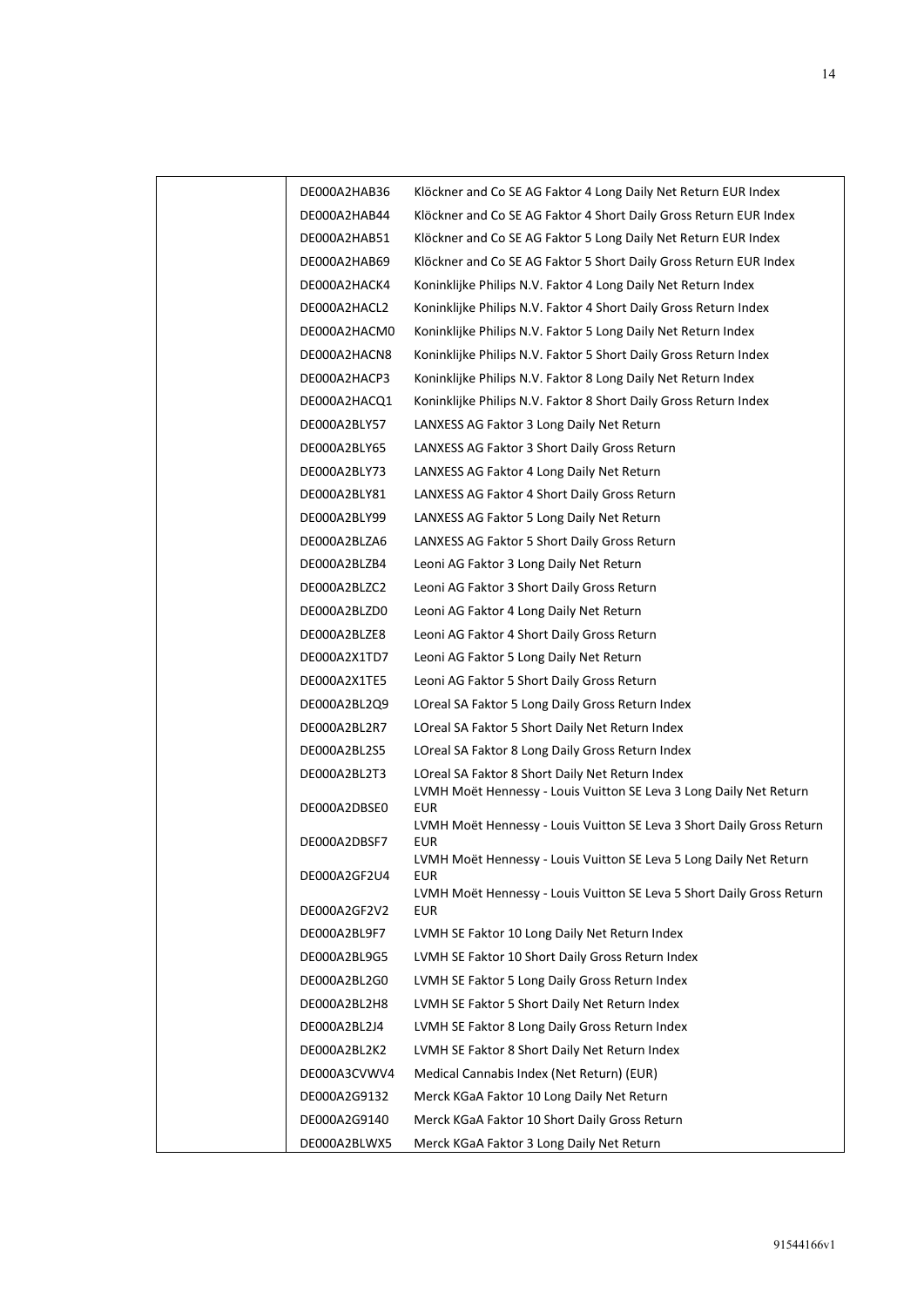| DE000A2BLWY3 | Merck KGaA Faktor 3 Short Daily Gross Return                                                                        |
|--------------|---------------------------------------------------------------------------------------------------------------------|
| DE000A2BLWZ0 | Merck KGaA Faktor 5 Long Daily Net Return                                                                           |
| DE000A2BLW00 | Merck KGaA Faktor 5 Short Daily Gross Return                                                                        |
| DE000A2G9116 | Merck KGaA Faktor 8 Long Daily Net Return                                                                           |
| DE000A2G9124 | Merck KGaA Faktor 8 Short Daily Gross Return                                                                        |
| DE000A2BL5U4 | Michelin S.A. Faktor 5 Long Daily Net Return EUR Index                                                              |
| DE000A2BL5W0 | Michelin S.A. Faktor 5 Short Daily Gross Return EUR Index                                                           |
| DE000A2BL5V2 | Michelin S.A. Faktor 8 Long Daily Net Return EUR Index                                                              |
| DE000A2BL5X8 | Michelin S.A. Faktor 8 Short Daily Gross Return EUR Index                                                           |
| DE000A2BL0D1 | Morphosys AG Faktor 3 Long Daily Net Return                                                                         |
| DE000A2BL0E9 | Morphosys AG Faktor 3 Short Daily Gross Return                                                                      |
| DE000A2BL0F6 | Morphosys AG Faktor 4 Long Daily Net Return                                                                         |
| DE000A2BL0G4 | Morphosys AG Faktor 4 Short Daily Gross Return                                                                      |
| DE000A2BL0H2 | Morphosys AG Faktor 5 Long Daily Net Return                                                                         |
| DE000A2BL0J8 | Morphosys AG Faktor 5 Short Daily Gross Return                                                                      |
| DE000A2LZ5E0 | Morphosys AG Faktor 6 Long Daily Net Return                                                                         |
| DE000A2YY485 | Morphosys AG Faktor 6 Long Daily Net Return                                                                         |
| DE000A2LZ5F7 | Morphosys AG Faktor 6 Short Daily Gross Return                                                                      |
| DE000A2YY493 | Morphosys AG Faktor 6 Short Daily Gross Return<br>Münchener Rückversicherungs-Gesellschaft AG Faktor 10 Short Daily |
| DE000A2BL8R4 | Gross Return<br>Münchener Rückversicherungs-Gesellschaft AG Faktor 3 Long Daily Net                                 |
| DE000A2BLW18 | Return<br>Münchener Rückversicherungs-Gesellschaft AG Faktor 3 Short Daily                                          |
| DE000A2BLW26 | Gross Return<br>Münchener Rückversicherungs-Gesellschaft AG Faktor 5 Short Daily                                    |
| DE000A2BLW42 | Gross Return<br>Münchener Rückversicherungs-Gesellschaft AG Faktor 8 Long Daily Net                                 |
| DE000A2G9157 | Return<br>Münchener Rückversicherungs-Gesellschaft AG Faktor 8 Short Daily                                          |
| DE000A2G9165 | Gross Return<br>Münchener Rückversicherungs-Gesellschaft AG Faktor 10 Long Daily Net                                |
| DE000A2G9173 | Return                                                                                                              |
| DE000A2BLW34 | Münchener Rückversicherungs-Gesellschaft AG Faktor 5 Long Daily Net<br>Return                                       |
| DE000A2BL7T2 | Nisax 20 Index (Net Return)                                                                                         |
| DE000A2HACR9 | Nokia OYJ Faktor 4 Long Daily Net Return EUR Index                                                                  |
| DE000A2HACS7 | Nokia OYJ Faktor 4 Short Daily Gross Return EUR Index                                                               |
| DE000A2HACU3 | Nokia OYJ Faktor 5 Short Daily Gross Return EUR Index                                                               |
| DE000A2BL0K6 | Nordex AG Faktor 3 Long Daily Net Return                                                                            |
| DE000A2BL0L4 | Nordex AG Faktor 3 Short Daily Gross Return                                                                         |
| DE000A2BL0M2 | Nordex AG Faktor 4 Long Daily Net Return                                                                            |
| DE000A2BL0N0 | Nordex AG Faktor 4 Short Daily Gross Return                                                                         |
| DE000A2BL0P5 | Nordex AG Faktor 5 Long Daily Net Return                                                                            |
| DE000A2BL0Q3 | Nordex AG Faktor 5 Short Daily Gross Return                                                                         |
| DE000A2BL035 | NordicFishFarmer Index                                                                                              |
| DE000A2QEAY2 | OMV Aktiengesellschaft Net Return minus 2,0% Index                                                                  |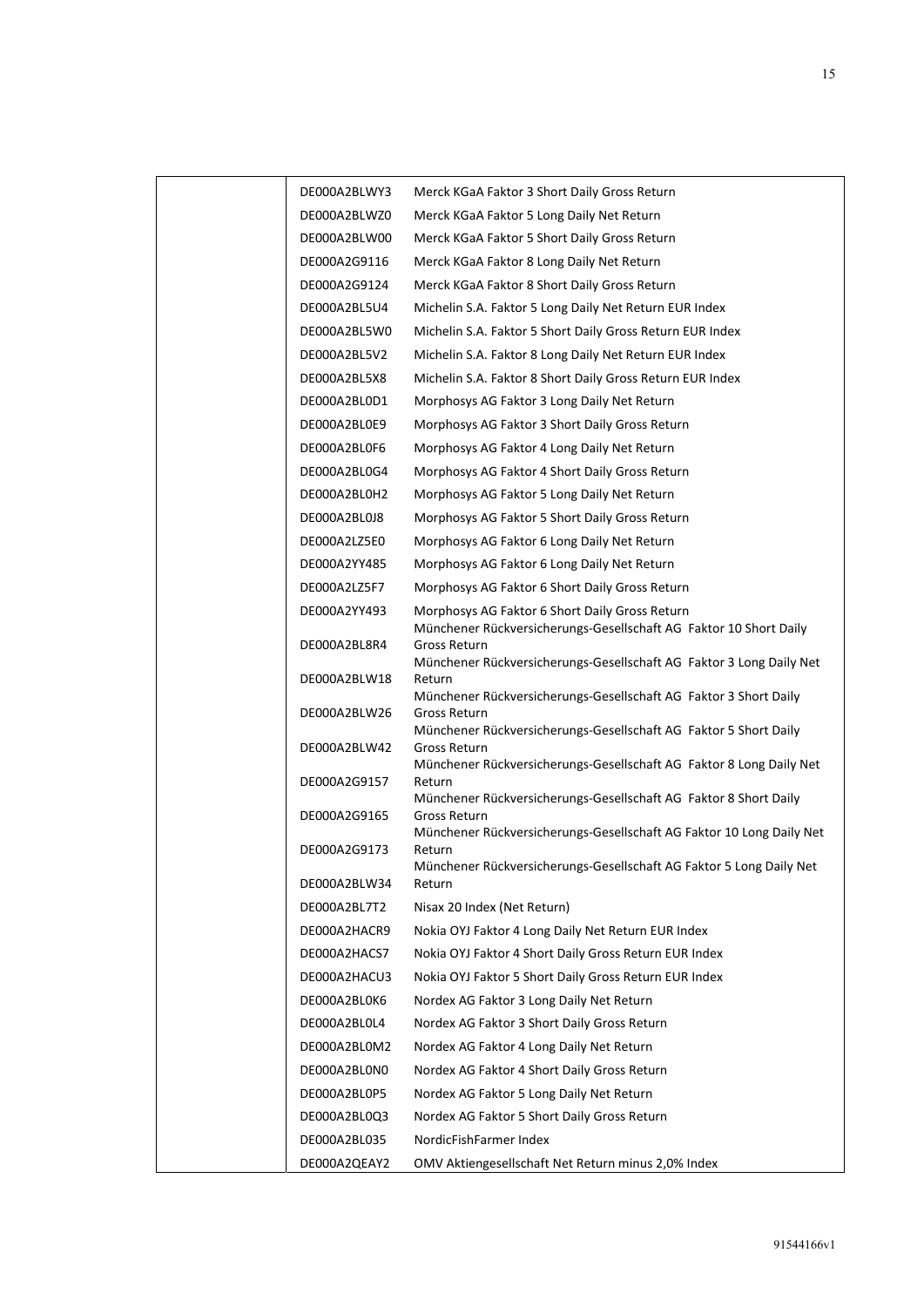| DE000A2BL9K7 | Orange S.A. Faktor 10 Long Daily Net Return EUR Index                |
|--------------|----------------------------------------------------------------------|
| DE000A2BL9L5 | Orange S.A. Faktor 10 Short Daily Gross Return EUR Index             |
| DE000A2BL5Y6 | Orange S.A. Faktor 5 Long Daily Net Return EUR Index                 |
| DE000A2BL506 | Orange S.A. Faktor 5 Short Daily Gross Return EUR Index              |
| DE000A2BL5Z3 | Orange S.A. Faktor 8 Long Daily Net Return EUR Index                 |
| DE000A2BL514 | Orange S.A. Faktor 8 Short Daily Gross Return EUR Index              |
| DE000A2GF2L3 | Orange S.A. Leva 5 Long Daily Net Return EUR                         |
| DE000A2GF2M1 | Orange S.A. Leva 5 Short Daily Gross Return EUR                      |
| DE000A2BL1W9 | Porsche Automobil Holding SE Faktor 3 Long Daily Net Return Index    |
| DE000A2BL1X7 | Porsche Automobil Holding SE Faktor 3 Short Daily Gross Return Index |
| DE000A2BL1Y5 | Porsche Automobil Holding SE Faktor 4 Long Daily Net Return Index    |
| DE000A2BL1Z2 | Porsche Automobil Holding SE Faktor 4 Short Daily Gross Return Index |
| DE000A2BL100 | Porsche Automobil Holding SE Faktor 5 Long Daily Net Return Index    |
| DE000A2BL118 | Porsche Automobil Holding SE Faktor 5 Short Daily Gross Return Index |
| DE000A2LZ5A8 | Porsche Automobil Holding SE Faktor 6 Long Daily Net Return Index    |
| DE000A2LZ5B6 | Porsche Automobil Holding SE Faktor 6 Short Daily Gross Return Index |
| DE000A2QEA40 | Poste Italiane S.p.A. Net Return minus 4,0% Index                    |
| DE000A2BL8S2 | ProSiebenSat.1 AG Faktor 10 Long Daily Net Return                    |
| DE000A2BLXV7 | ProSiebenSat.1 AG Faktor 3 Long Daily Net Return                     |
| DE000A2BLXW5 | ProSiebenSat.1 AG Faktor 3 Short Daily Gross Return                  |
| DE000A2BLXX3 | ProSiebenSat.1 AG Faktor 5 Long Daily Net Return                     |
| DE000A2BLXY1 | ProSiebenSat.1 AG Faktor 5 Short Daily Gross Return                  |
| DE000A2X1TF2 | ProSiebenSat.1 AG Faktor 8 Long Daily Net Return                     |
| DE000A2BLX09 | ProSiebenSat.1 AG Faktor 8 Short Daily Gross Return                  |
| DE000A2BL9R2 | Renault S.A. Faktor 10 Long Daily Net Return EUR Index               |
| DE000A2BL563 | Renault S.A. Faktor 5 Long Daily Net Return EUR Index                |
| DE000A2BL589 | Renault S.A. Faktor 5 Short Daily Gross Return EUR Index             |
| DE000A2BL2L0 | Repsol SA Faktor 5 Long Daily Gross Return Index                     |
| DE000A2BL2P1 | Repsol SA Faktor 8 Short Daily Net Return Index                      |
| DE000A2BL167 | Rheinmetall AG Faktor 5 Long Daily Gross Return Index                |
| DE000A2G92B8 | RWE AG Faktor 10 Long Daily Net Return                               |
| DE000A2BL8T0 | RWE AG Faktor 10 Short Daily Gross Return                            |
| DE000A2BLW59 | RWE AG Faktor 3 Long Daily Net Return                                |
| DE000A2BLW67 | RWE AG Faktor 3 Short Daily Gross Return                             |
| DE000A2BLW75 | RWE AG Faktor 5 Long Daily Net Return                                |
| DE000A2BLW83 | RWE AG Faktor 5 Short Daily Gross Return                             |
| DE000A2G9199 | RWE AG Faktor 8 Long Daily Net Return                                |
| DE000A2QEA65 | RWE AG Net Return minus 2,0% Index                                   |
| DE000A2BL9V4 | Saint-Gobain S.A. Faktor 10 Long Daily Net Return EUR Index          |
| DE000A2BL9W2 | Saint-Gobain S.A. Faktor 10 Short Daily Gross Return EUR Index       |
| DE000A2BL6A4 | Saint-Gobain S.A. Faktor 5 Long Daily Net Return EUR Index           |
| DE000A2BL6C0 | Saint-Gobain S.A. Faktor 5 Short Daily Gross Return EUR Index        |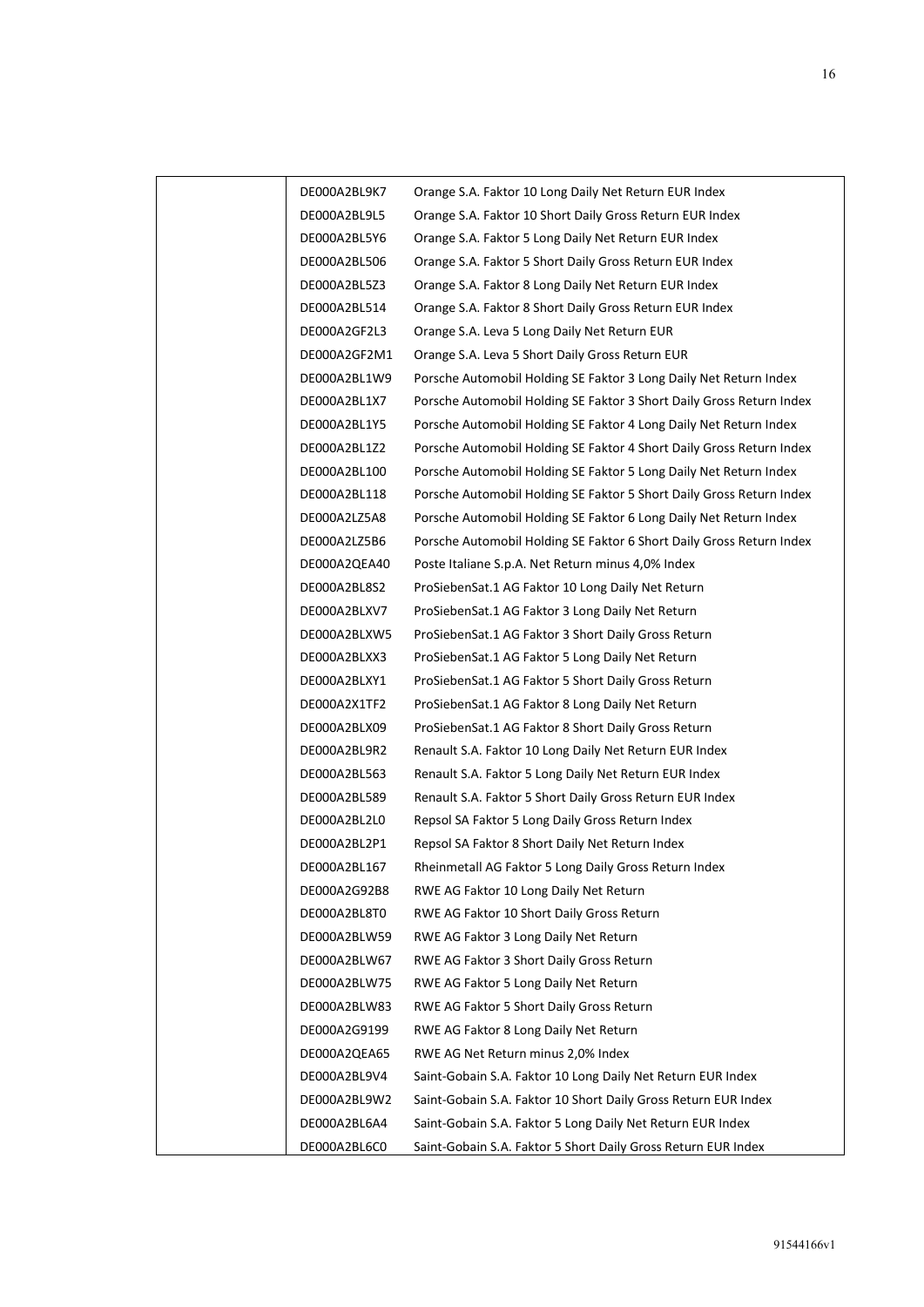| DE000A2BL6B2 | Saint-Gobain S.A. Faktor 8 Long Daily Net Return EUR Index          |
|--------------|---------------------------------------------------------------------|
| DE000A2BL6D8 | Saint-Gobain S.A. Faktor 8 Short Daily Gross Return EUR Index       |
| DE000A2BLZP4 | Salzgitter AG Faktor 3 Long Daily Net Return                        |
| DE000A2BLZQ2 | Salzgitter AG Faktor 3 Short Daily Gross Return                     |
| DE000A2BLZR0 | Salzgitter AG Faktor 4 Long Daily Net Return                        |
| DE000A2BLZS8 | Salzgitter AG Faktor 4 Short Daily Gross Return                     |
| DE000A2BLZT6 | Salzgitter AG Faktor 5 Long Daily Net Return                        |
| DE000A2BLZU4 | Salzgitter AG Faktor 5 Short Daily Gross Return                     |
| DE000A2GF2Q2 | Sanofi S.A. Leva 5 Long Daily Net Return EUR                        |
| DE000A2GF2R0 | Sanofi S.A. Leva 5 Short Daily Gross Return EUR                     |
| DE000A2BL9T8 | Sanofi SA Faktor 10 Long Daily Net Return Index                     |
| DE000A2BL9U6 | Sanofi SA Faktor 10 Short Daily Gross Return Index                  |
| DE000A2BL2U1 | Sanofi SA Faktor 5 Long Daily Gross Return Index                    |
| DE000A2BL2V9 | Sanofi SA Faktor 5 Short Daily Net Return Index                     |
| DE000A2BL2W7 | Sanofi SA Faktor 8 Long Daily Gross Return Index                    |
| DE000A2BL2X5 | Sanofi SA Faktor 8 Short Daily Net Return Index                     |
| DE000A2G92G7 | SAP SE Faktor 10 Short Daily Gross Return                           |
| DE000A2BLW91 | SAP SE Faktor 3 Long Daily Net Return                               |
| DE000A2BLXA1 | SAP SE Faktor 3 Short Daily Gross Return                            |
| DE000A2BLXB9 | SAP SE Faktor 5 Long Daily Net Return                               |
| DE000A2BLXC7 | SAP SE Faktor 5 Short Daily Gross Return                            |
| DE000A2G92E2 | SAP SE Faktor 8 Short Daily Gross Return                            |
| DE000A2QEAJ3 | SAP SE Net Return minus 1,5% Index                                  |
| DE000A2BL6E6 | Schneider Electric S.A. Faktor 5 Long Daily Net Return EUR Index    |
| DE000A2BL6G1 | Schneider Electric S.A. Faktor 5 Short Daily Gross Return EUR Index |
| DE000A2BL6F3 | Schneider Electric S.A. Faktor 8 Long Daily Net Return EUR Index    |
| DE000A2BL6H9 | Schneider Electric S.A. Faktor 8 Short Daily Gross Return EUR Index |
| DE000A2G92K9 | Siemens AG Faktor 10 Long Daily Net Return                          |
| DE000A2G92L7 | Siemens AG Faktor 10 Short Daily Gross Return                       |
| DE000A2BLXD5 | Siemens AG Faktor 3 Long Daily Net Return                           |
| DE000A2BLXE3 | Siemens AG Faktor 3 Short Daily Gross Return                        |
| DE000A2BLXF0 | Siemens AG Faktor 5 Long Daily Net Return                           |
| DE000A2BLXG8 | Siemens AG Faktor 5 Short Daily Gross Return                        |
| DE000A2G92H5 | Siemens AG Faktor 8 Long Daily Net Return                           |
| DE000A2G92J1 | Siemens AG Faktor 8 Short Daily Gross Return                        |
| DE000A2QEAC8 | Siemens AG Net Return minus 2,5% Index                              |
| DE000A2GGK48 | Siemens AG Net Return minus 2,5% Index                              |
| DE000A3CYR00 | Smart Connectivity and IoT Decrement 3% Index (EUR)                 |
| DE000A3CYEP8 | Smart Connectivity and IoT Decrement 5% Index (EUR)                 |
| DE000A3CYEN3 | Smart Connectivity and IoT Index (Net Return) (EUR)                 |
| DE000A3C9LL4 | Smart Travel and Airlines Decrement 2% Index (EUR)                  |
| DE000A3C9LK6 | Smart Travel and Airlines Decrement 5% Index (EUR)                  |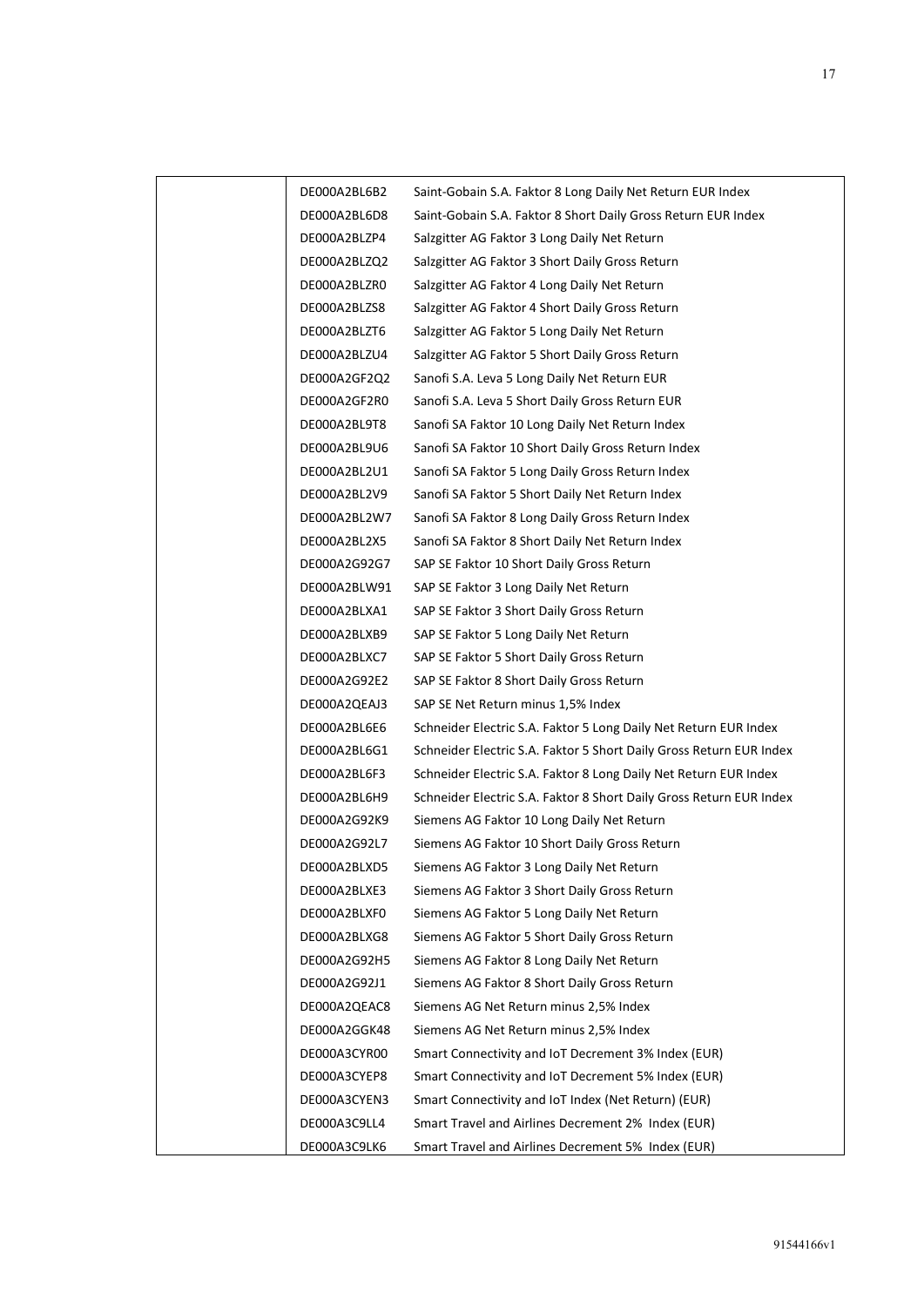| DE000A3C9LJ8 | Smart Travel and Airlines Index (Net Return) (EUR)                  |
|--------------|---------------------------------------------------------------------|
| DE000A2QEA73 | Snam S.p.A Net Return minus 3,5% Index                              |
| DE000A2BL9X0 | Société Générale S.A. Faktor 10 Long Daily Net Return EUR Index     |
| DE000A2BL6J5 | Société Générale S.A. Faktor 5 Long Daily Net Return EUR Index      |
| DE000A2BL6L1 | Société Générale S.A. Faktor 5 Short Daily Gross Return EUR Index   |
| DE000A2GF2S8 | Société Générale S.A. Leva 5 Long Daily Net Return EUR              |
| DE000A2GF2T6 | Société Générale S.A. Leva 5 Short Daily Gross Return EUR           |
| DE000A2DBR49 | Stellantis N.V. Leva 3 Long Daily Net Return EUR                    |
| DE000A2DBR56 | Stellantis N.V. Leva 3 Short Daily Gross Return EUR                 |
| DE000A2BL6N7 | STMicroelectronics N.V. Faktor 5 Long Daily Net Return EUR Index    |
| DE000A2BL6Q0 | STMicroelectronics N.V. Faktor 5 Short Daily Gross Return EUR Index |
| DE000A2BL6P2 | STMicroelectronics N.V. Faktor 8 Long Daily Net Return EUR Index    |
| DE000A2BL6R8 | STMicroelectronics N.V. Faktor 8 Short Daily Gross Return EUR Index |
| DE000A2DBSJ9 | STMicroelectronics N.V. Leva 3 Long Daily Net Return EUR            |
| DE000A2DBSK7 | STMicroelectronics N.V. Leva 3 Short Daily Gross Return EUR         |
| DE000A2GF2W0 | STMicroelectronics N.V. Leva 5 Long Daily Net Return EUR            |
| DE000A2GF2X8 | STMicroelectronics N.V. Leva 5 Short Daily Gross Return EUR         |
| DE000A2BLZV2 | Südzucker AG Faktor 3 Long Daily Net Return                         |
| DE000A2BLZW0 | Südzucker AG Faktor 3 Short Daily Gross Return                      |
| DE000A2BLZX8 | Südzucker AG Faktor 4 Long Daily Net Return                         |
| DE000A2BLZY6 | Südzucker AG Faktor 4 Short Daily Gross Return                      |
| DE000A2BLZZ3 | Südzucker AG Faktor 5 Long Daily Net Return                         |
| DE000A2BLZ07 | Südzucker AG Faktor 5 Short Daily Gross Return                      |
| DE000A2BNM83 | Telecom Italia S.p.A. Leva 2 Long Daily Net Return EUR              |
| DE000A2BNM91 | Telecom Italia S.p.A. Leva 2 Short Daily Gross Return EUR           |
| DE000A2DBR64 | Telecom Italia S.p.A. Leva 3 Long Daily Net Return EUR              |
| DE000A2DBR72 | Telecom Italia S.p.A. Leva 3 Short Daily Gross Return EUR           |
| DE000A2RPDD4 | Telecom Italia S.p.A. Leva 5 Long Daily Net Return EUR              |
| DE000A2BL8U8 | ThyssenKrupp AG Faktor 10 Long Daily Net Return                     |
| DE000A2BLXH6 | ThyssenKrupp AG Faktor 3 Long Daily Net Return                      |
| DE000A2BLXJ2 | ThyssenKrupp AG Faktor 3 Short Daily Gross Return                   |
| DE000A2BLXK0 | ThyssenKrupp AG Faktor 5 Long Daily Net Return                      |
| DE000A2BL8Z7 | ThyssenKrupp AG Faktor 5 Short Daily Gross Return                   |
| DE000A2BL9Z5 | Total S.A. Faktor 10 Long Daily Net Return Index                    |
| DE000A2BL902 | Total S.A. Faktor 10 Short Daily Gross Return Index                 |
| DE000A2HACX7 | Total S.A. Faktor 4 Long Daily Net Return EUR Index                 |
| DE000A2HACY5 | Total S.A. Faktor 4 Short Daily Gross Return EUR Index              |
| DE000A2HACZ2 | Total S.A. Faktor 5 Long Daily Net Return EUR Index                 |
| DE000A2HAC01 | Total S.A. Faktor 5 Short Daily Gross Return EUR Index              |
| DE000A2HAC27 | Total S.A. Faktor 8 Short Daily Gross Return Index                  |
| DE000A2DBSL5 | Total S.A. Leva 3 Long Daily Net Return EUR                         |
| DE000A2DBSM3 | Total S.A. Leva 3 Short Daily Gross Return EUR                      |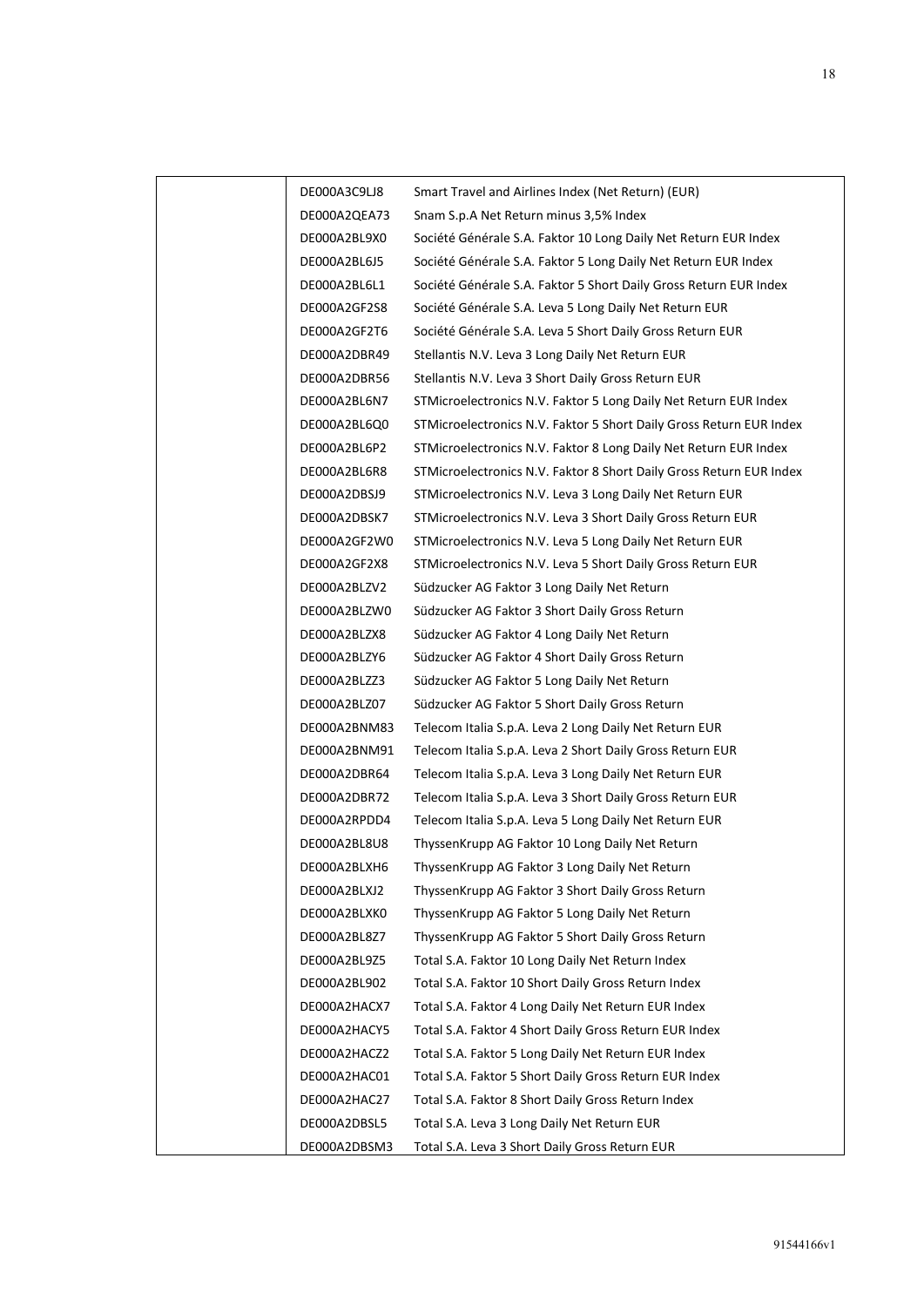| DE000A2GF2Y6 | Total S.A. Leva 5 Long Daily Net Return EUR                            |
|--------------|------------------------------------------------------------------------|
| DE000A2GF2Z3 | Total S.A. Leva 5 Short Daily Gross Return EUR                         |
| DE000A2L0PA7 | TraderFox HQS Europe                                                   |
| DE000A2BL910 | U.-R.-W. SE Faktor 5 Long Daily Net Return EUR Index                   |
| DE000A2BL6Y4 | UBISOFT Entertainment S.A. Faktor 5 Short Daily Gross Return EUR Index |
| DE000A2BL6Z1 | UBISOFT Entertainment S.A. Faktor 8 Short Daily Gross Return EUR Index |
| DE000A2RPBZ1 | UC Brent Oil Faktor 2 Long Daily                                       |
| DE000A2RPB78 | UC Brent Oil Faktor 2 Short Daily                                      |
| DE000A2RPB03 | UC Brent Oil Faktor 3 Long Daily                                       |
| DE000A2RPB86 | UC Brent Oil Faktor 3 Short Daily                                      |
| DE000A2RPB94 | UC Brent Oil Faktor 4 Short Daily                                      |
| DE000A2RPCA2 | UC Brent Oil Faktor 6 Short Daily                                      |
| DE000A2RPCB0 | UC Brent Oil Faktor 8 Short Daily                                      |
| DE000A2BL3N4 | UC Gold LEV10 L USD                                                    |
| DE000A2BL3V7 | UC Gold LEV10 S USD                                                    |
| DE000A2BL3M6 | UC Gold LEV12 L USD                                                    |
| DE000A2BL3U9 | UC Gold LEV12 S USD                                                    |
| DE000A2BL3L8 | UC Gold LEV15 L USD                                                    |
| DE000A2BL3T1 | UC Gold LEV15 S USD                                                    |
| DE000A2BL3S3 | UC Gold LEV2 L USD                                                     |
| DE000A2BL3Z8 | UC Gold LEV2 S USD                                                     |
| DE000A2BL3R5 | UC Gold LEV4 L USD                                                     |
| DE000A2BL3Y1 | UC Gold LEV4 S USD                                                     |
| DE000A2BL3Q7 | UC Gold LEV6 L USD                                                     |
| DE000A2BL3X3 | UC Gold LEV6 S USD                                                     |
| DE000A2BL3P9 | UC Gold LEV8 L USD                                                     |
| DE000A2BL3W5 | UC Gold LEV8 S USD                                                     |
| DE000A2L0SB9 | UC Palladium LEV10 L USD                                               |
| DE000A2L0SJ2 | UC Palladium LEV10 S USD                                               |
| DE000A2L0R78 | UC Palladium LEV2 L USD                                                |
| DE000A2L0SE3 | UC Palladium LEV2 S USD                                                |
| DE000A2L0R86 | UC Palladium LEV4 L USD                                                |
| DE000A2L0SF0 | UC Palladium LEV4 S USD                                                |
| DE000A2L0R94 | UC Palladium LEV6 L USD                                                |
| DE000A2L0SG8 | UC Palladium LEV6 S USD                                                |
| DE000A2L0SA1 | UC Palladium LEV8 L USD                                                |
| DE000A2L0SH6 | UC Palladium LEV8 S USD                                                |
| DE000A2L0RX5 | UC Platin LEV10 L USD                                                  |
| DE000A2L0R45 | UC Platin LEV10 S USD                                                  |
| DE000A2L0R52 | UC Platin LEV12 S USD                                                  |
| DE000A2L0RT3 | UC Platin LEV2 L USD                                                   |
| DE000A2L0R03 | UC Platin LEV2 S USD                                                   |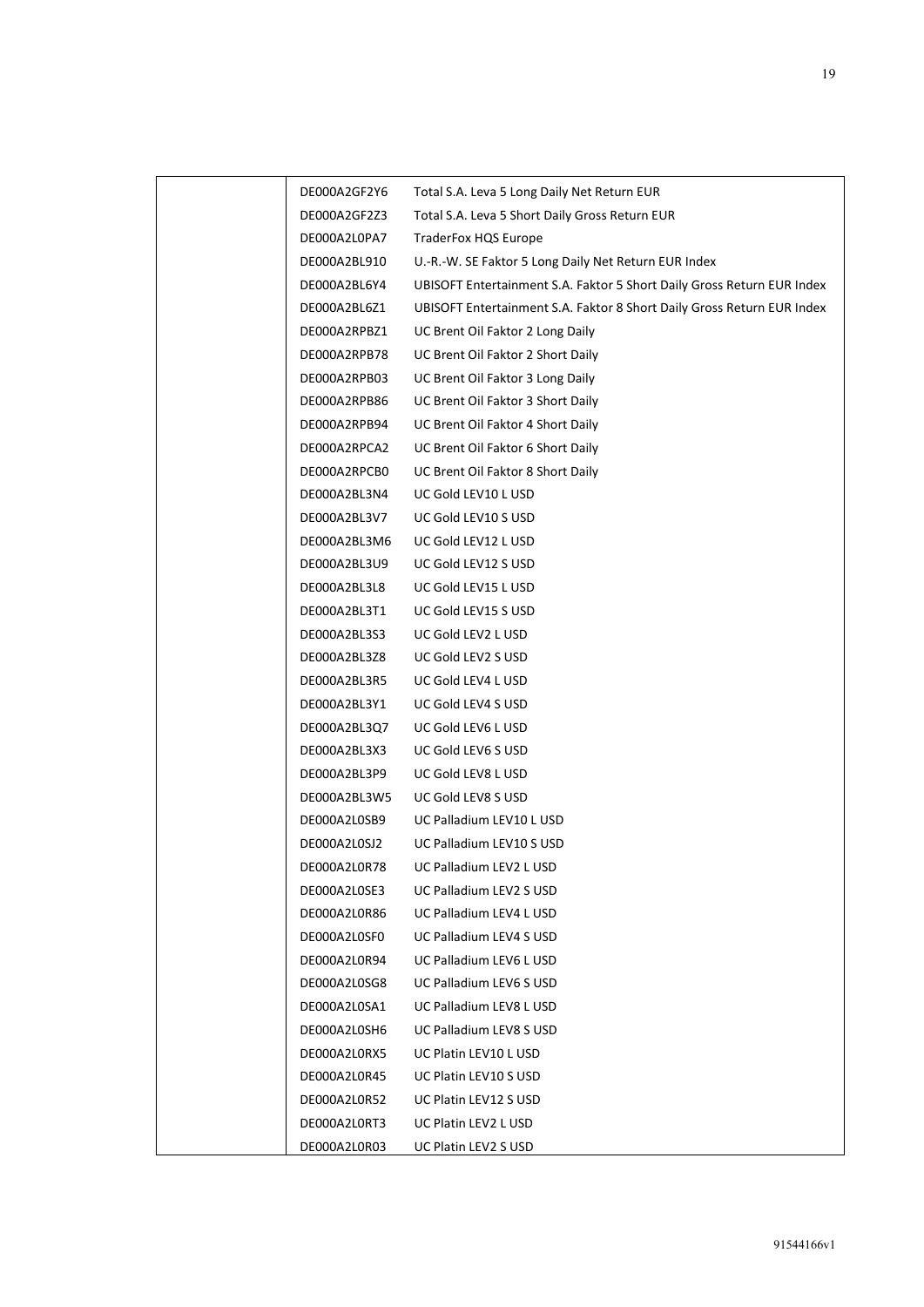| DE000A2L0RU1 | UC Platin LEV4 L USD                                      |
|--------------|-----------------------------------------------------------|
| DE000A2L0R11 | <b>UC Platin LEV4 S USD</b>                               |
| DE000A2L0RV9 | UC Platin LEV6 L USD                                      |
| DE000A2L0R29 | UC Platin LEV6 S USD                                      |
| DE000A2L0RW7 | UC Platin LEV8 L USD                                      |
| DE000A2L0R37 | UC Platin LEV8 S USD                                      |
| DE000A2BL324 | UC Silver LEV10 L USD                                     |
| DE000A2BL399 | UC Silver LEV10 S USD                                     |
| DE000A2BL316 | UC Silver LEV12 L USD                                     |
| DE000A2BL381 | UC Silver LEV12 S USD                                     |
| DE000A3CY3F3 | UC Silver LEV14 S USD                                     |
| DE000A3CY3D8 | UC Silver LEV15 L USD                                     |
| DE000A3CY3E6 | UC Silver LEV15 S USD                                     |
| DE000A2BL365 | UC Silver LEV2 L USD                                      |
| DE000A2BL4D3 | UC Silver LEV2 S USD                                      |
| DE000A2BL357 | UC Silver LEV4 L USD                                      |
| DE000A2BL4C5 | UC Silver LEV4 S USD                                      |
| DE000A2BL340 | UC Silver LEV6 L USD                                      |
| DE000A2BL4B7 | UC Silver LEV6 S USD                                      |
| DE000A2BL332 | UC Silver LEV8 L USD                                      |
| DE000A2BL4A9 | UC Silver LEV8 S USD                                      |
| DE000A2RPCF1 | UC WTI Oil Faktor 2 Long Daily                            |
| DE000A2RPCP0 | UC WTI Oil Faktor 2 Short Daily                           |
| DE000A2RPCG9 | UC WTI Oil Faktor 3 Long Daily                            |
| DE000A2RPCQ8 | UC WTI Oil Faktor 3 Short Daily                           |
| DE000A2RPCR6 | UC WTI Oil Faktor 4 Short Daily                           |
| DE000A2BL621 | Valeo S.A. Faktor 5 Short Daily Gross Return EUR Index    |
| DE000A2BL266 | Vivendi SA Faktor 5 Long Daily Gross Return Index         |
| DE000A2BL274 | Vivendi SA Faktor 5 Short Daily Net Return Index          |
| DE000A2BL282 | Vivendi SA Faktor 8 Long Daily Gross Return Index         |
| DE000A2QEAM7 | Volkswagen AG (Vorzugsaktien) Net Return minus 3,0% Index |
| DE000A2BL8W4 | Volkswagen AG (Vz.) Faktor 10 Long Daily Net Return       |
| DE000A2G92U8 | Volkswagen AG (Vz.) Faktor 10 Short Daily Gross Return    |
| DE000A2BLXM6 | Volkswagen AG (Vz.) Faktor 3 Long Daily Net Return        |
| DE000A2BLXN4 | Volkswagen AG (Vz.) Faktor 3 Short Daily Gross Return     |
| DE000A2BLXP9 | Volkswagen AG (Vz.) Faktor 5 Long Daily Net Return        |
| DE000A2BLXQ7 | Volkswagen AG (Vz.) Faktor 5 Short Daily Gross Return     |
| DE000A2G92R4 | Volkswagen AG (Vz.) Faktor 8 Long Daily Net Return        |
| DE000A2G92S2 | Volkswagen AG (Vz.) Faktor 8 Short Daily Gross Return     |
| DE000A2DBSN1 | Volkswagen preferred Leva 3 Long Daily Net Return EUR     |
| DE000A2DBSP6 | Volkswagen preferred Leva 3 Short Daily Gross Return EUR  |
| DE000A2G92X2 | Vonovia SE Faktor 10 Long Daily Net Return                |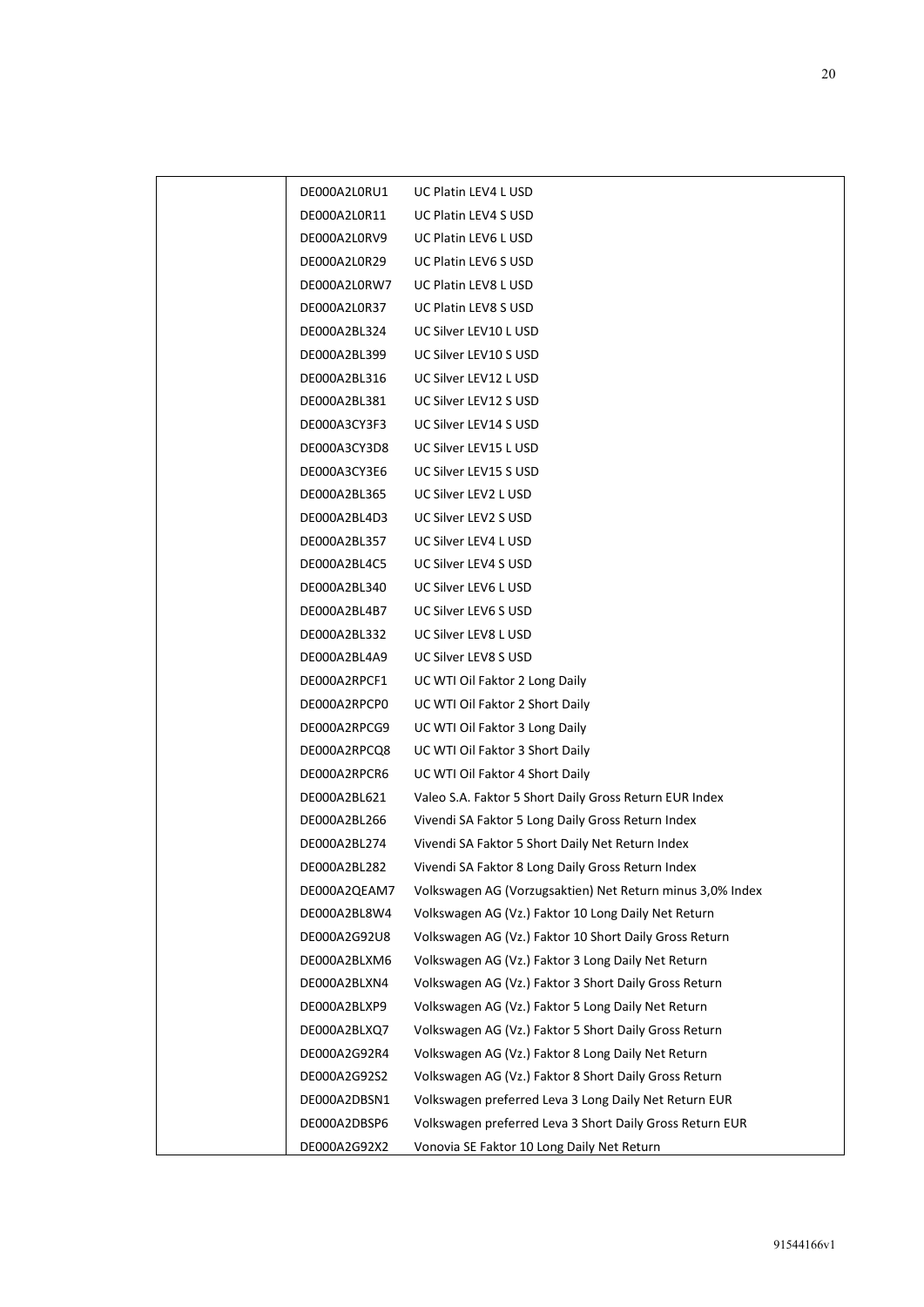|  | DE000A2G92Y0 | Vonovia SE Faktor 10 Short Daily Gross Return      |
|--|--------------|----------------------------------------------------|
|  | DE000A2BLXR5 | Vonovia SE Faktor 3 Long Daily Net Return          |
|  | DE000A2BLXS3 | Vonovia SE Faktor 3 Short Daily Gross Return       |
|  | DE000A2BLXT1 | Vonovia SE Faktor 5 Long Daily Net Return          |
|  | DE000A2BLXU9 | Vonovia SE Faktor 5 Short Daily Gross Return       |
|  | DE000A2G92V6 | Vonovia SE Faktor 8 Long Daily Net Return          |
|  | DE000A2G92W4 | Vonovia SE Faktor 8 Short Daily Gross Return       |
|  | DE000A2BL0R1 | Wacker Chemie AG Faktor 3 Long Daily Net Return    |
|  | DE000A2BL0S9 | Wacker Chemie AG Faktor 3 Short Daily Gross Return |
|  | DE000A2BL0T7 | Wacker Chemie AG Faktor 4 Long Daily Net Return    |
|  | DE000A2BL0U5 | Wacker Chemie AG Faktor 4 Short Daily Gross Return |
|  | DE000A2BL0V3 | Wacker Chemie AG Faktor 5 Long Daily Net Return    |
|  | DE000A2BL0W1 | Wacker Chemie AG Faktor 5 Short Daily Gross Return |
|  |              |                                                    |
|  |              |                                                    |
|  |              |                                                    |

| 4.                       | 4(i). [Artikelnummer, Absatz, gegebenenfalls Buchstabe                   |
|--------------------------|--------------------------------------------------------------------------|
| (i) Bestimmung(en) der   | der BM-VO und voller Wortlaut der Bestimmung]:                           |
| Verordnung<br>(EU)       |                                                                          |
| 2016/1011, die<br>nicht  | Art. 4 Abs. 2, Art. 4 Abs. 7 Buchst. c, d und e, Art. 4 Abs. 8,          |
| angewandt                | Art. 5 Abs. 2, 3 und 4, Art. 6 Absätze 1, 3 und 5, Art. 7 Abs. 2,        |
| wird/werden;             | Art. 11 Abs. 1 Buchst. b, Art. 11 Abs. 2 Buchst. b und c und             |
|                          | Art. 11 Abs. 3, Art. 13 Abs. 2, Art. 14 Abs. 2, Art. 15 Abs. 2           |
| (ii) für jede Bestim-    | und Art. 16 Absätze 2 und 3                                              |
| mung die Gründe, wa-     |                                                                          |
| nichts<br>dagegen<br>rum | Art. 4 Abs. 2 BM-VO:                                                     |
| einzuwenden ist, dass    | [Die Bereitstellung eines Referenzwerts erfolgt organisatorisch          |
| der Administrator die    | getrennt von jeglichem Geschäftsbereich eines Administrators,            |
| jeweilige Bestimmung     | der Anlass zu einem tatsächlichen oder potenziellen Interes-             |
| nicht einhält            | senkonflikt geben könnte.]                                               |
|                          |                                                                          |
|                          | Art. 4 Abs. 7 Buchst. c, d und e BM-VO:                                  |
|                          | [Der Administrator sorgt dafür, dass Mitarbeiter und andere              |
|                          | natürliche Personen, deren Leistungen von ihm in Anspruch                |
|                          | genommen werden können oder von ihm kontrolliert werden                  |
|                          | und die direkt an der Bereitstellung eines Referenzwerts betei-          |
|                          | ligt sind,<br>c) keine Interessen oder Geschäftsbeziehungen haben, durch |
|                          | die die Tätigkeiten des betreffenden Administrators gefährdet            |
|                          | werden,                                                                  |
|                          |                                                                          |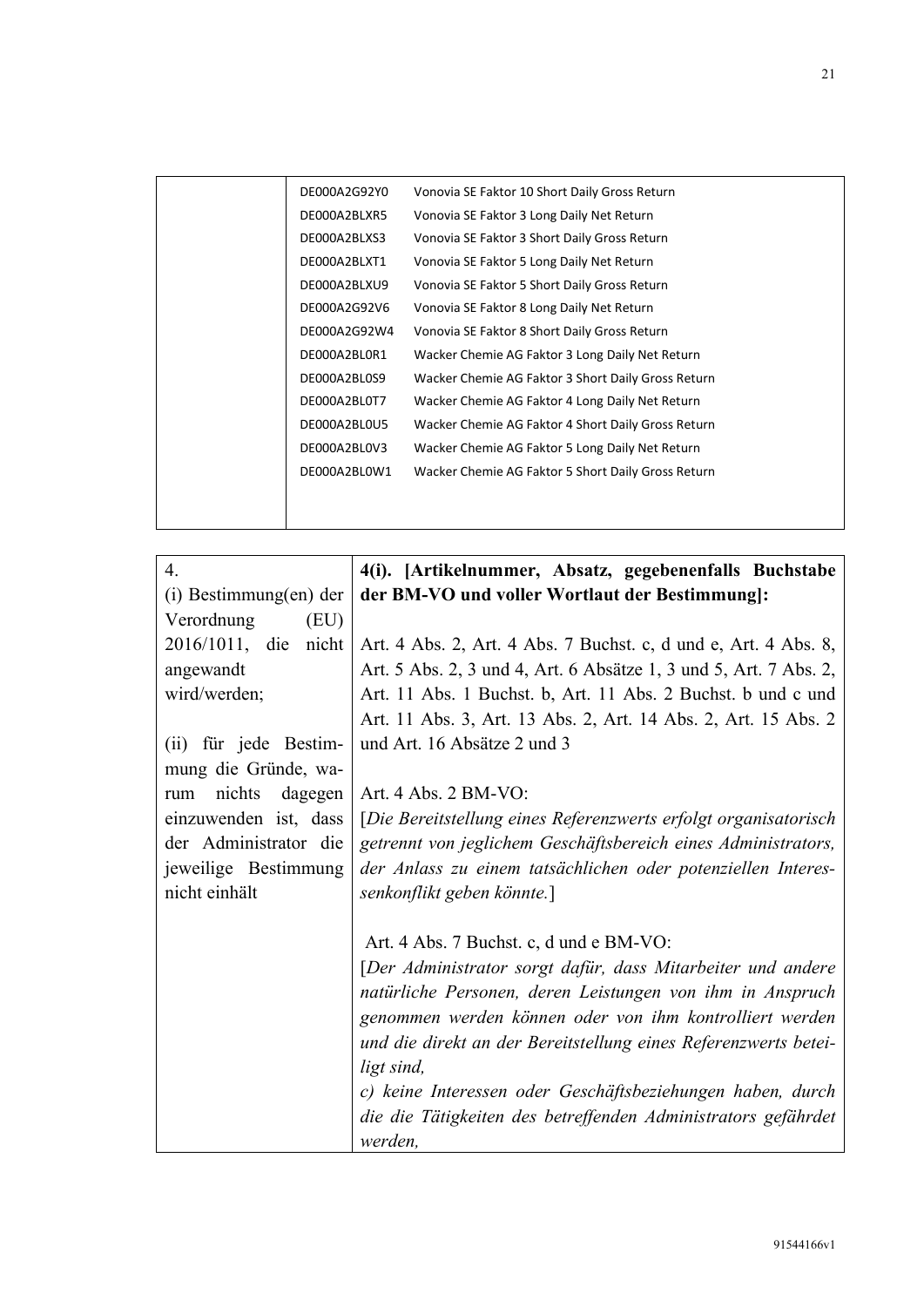d) nicht die Erlaubnis besitzen, durch Gebote, Offerten und Handel auf eigene Rechnung oder im Namen von Marktteilnehmern einen Beitrag zur Bestimmung des Referenzwerts zu leisten, es sei denn, eine solche Art des Beitrags ist als Teil der Referenzwert-Methodik ausdrücklich erforderlich und unterliegt speziellen darin festgelegten Vorschriften, und

e) wirksamen Kontrollverfahren unterliegen hinsichtlich des Austauschs von Informationen mit anderen Mitarbeitern, wenn aufgrund von deren Tätigkeiten das Risiko von Interessenkonflikten besteht, oder mit Dritten, wenn diese Informationen sich auf den Referenzwert auswirken können.]

Art. 4 Abs. 8 BM-VO:

[Ein Administrator legt zur Sicherstellung der Integrität und Zuverlässigkeit der Mitarbeiter oder Personen, die den Referenzwert bestimmen, spezifische Verfahren der internen Kontrolle fest und verlangt vor Verbreitung des Referenzwerts zumindest eine interne Abzeichnung durch die Geschäftsleitung.]

Art. 5 Abs. 2 BM-VO:

[Ein Administrator entwickelt und unterhält solide Verfahren in Bezug auf seine Aufsichtsfunktion und stellt sie den jeweils zuständigen Behörden zur Verfügung.]

Art. 5 Abs. 3 BM-VO:

[Die Aufsichtsfunktion arbeitet integer und umfasst die folgenden Zuständigkeiten, die vom Administrator entsprechend der Komplexität, Verwendung und Anfälligkeit des Referenzwerts angepasst werden:

a) die mindestens jährliche Überprüfung der Referenzwert-Definition und -Methodik,

b) die Überwachung etwaiger Änderungen der Referenzwert-Methodik und die Möglichkeit, vom Administrator eine Konsultation bezüglich dieser Änderungen zu verlangen,

c) die Überwachung des Kontrollrahmens, des Referenzwert-Managements und der Referenzwert-Anwendung des Administrators und — falls der Referenzwert auf Eingabedaten von Kontributoren basiert — des Verhaltenskodex des Administrators im Sinne des Artikels 15,

d) die Überprüfung und Genehmigung von Verfahren für die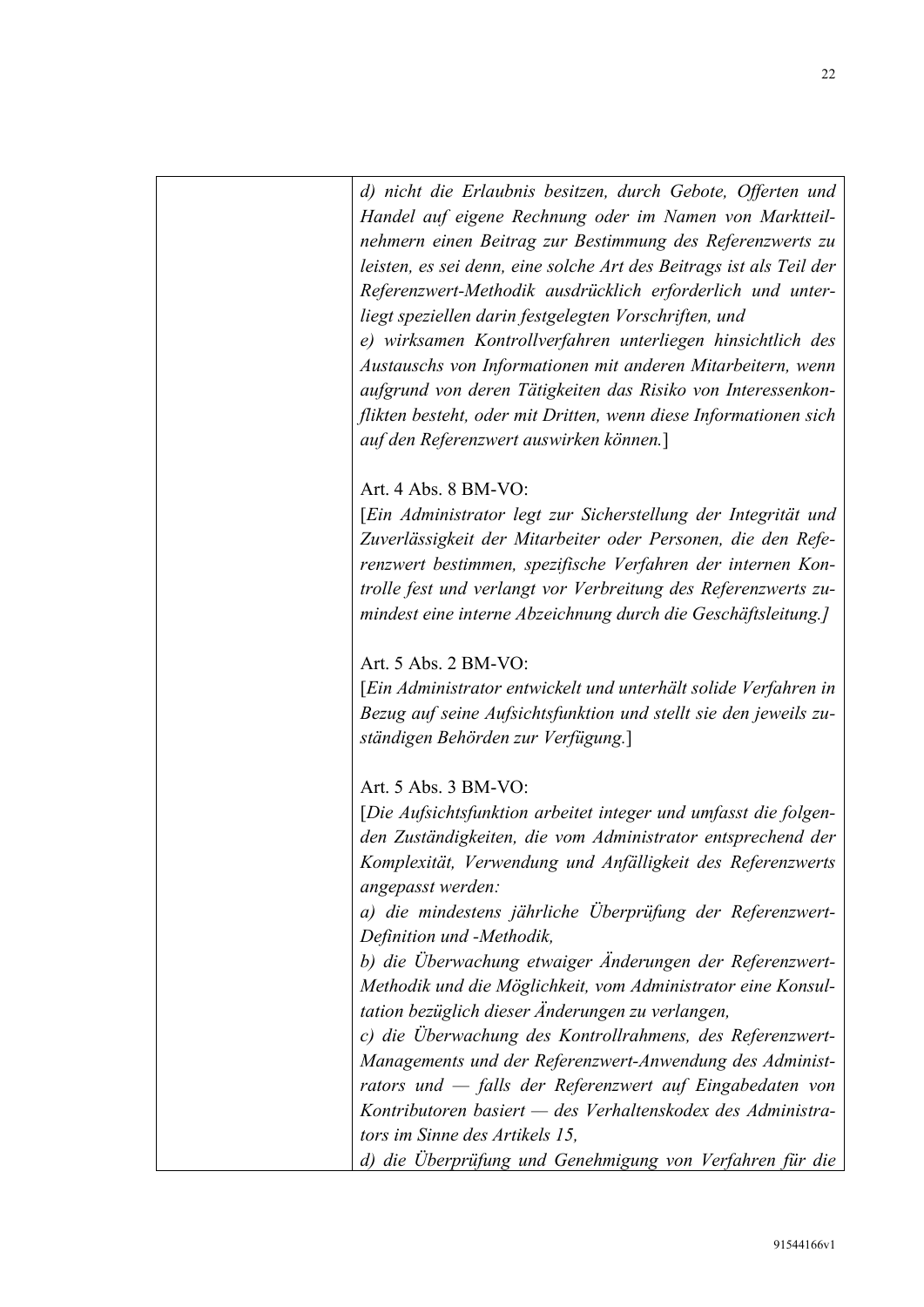| Einstellung des Referenzwerts und Konsultationen über die       |
|-----------------------------------------------------------------|
| Einstellung,                                                    |
| e) die Beaufsichtigung von Dritten, die an der Bereitstellung   |
| des Referenzwerts einschließlich Berechnung und Verbreitung     |
| beteiligt sind,                                                 |
| f) die Bewertung interner und externer Prüfungen oder Über-     |
| prüfungen sowie die Überwachung der Umsetzung ermittelter       |
| Abhilfemaßnahmen,                                               |
| g) wenn der Referenzwert auf Eingabedaten von Kontributoren     |
|                                                                 |
| basiert, die Uberwachung der Eingabedaten und der Kontribu-     |
| toren sowie der Maßnahmen des Administrators zur Überprü-       |
| fung oder Validierung des Beitragens von Eingabedaten,          |
| h) wenn der Referenzwert auf Eingabedaten von Kontributoren     |
| basiert, wirksame Maßnahmen bei Verstößen gegen den Ver-        |
| haltenskodex im Sinne des Artikels 15 und                       |
| i) die Unterrichtung der jeweils zuständigen Behörden über      |
| von der Aufsichtsfunktion festgestelltes Fehlverhalten von Kon- |
| tributoren, wenn der Referenzwert auf Eingabedaten von Kon-     |
|                                                                 |
| tributoren basiert, oder von Administratoren sowie über unge-   |
| wöhnliche oder verdächtige Eingabedaten]                        |
| Art. 5 Abs. 4 BM-VO:                                            |
| [Die Aufsichtsfunktion wird von einem gesonderten Ausschuss     |
| wahrgenommen oder durch andere geeignete Regelungen zur         |
|                                                                 |
| Unternehmensführung sichergestellt.]                            |
| Art. 6 Abs. 1 BM-VO:                                            |
| [Der Administrator muss einen Kontrollrahmen vorhalten,         |
| durch den sichergestellt wird, dass seine Referenzwerte in Ein- |
| klang mit dieser Verordnung bereitgestellt und veröffentlicht   |
| oder zugänglich gemacht werden.]                                |
|                                                                 |
| Art. 6 Abs. 3 BM-VO:                                            |
| [Der Kontrollrahmen umfasst:                                    |
| a) Steuerung operationeller Risiken,                            |
| b) angemessene und wirksame Pläne für die Fortführung des       |
| Geschäftsbetriebs und die Notfallbewältigung,                   |
|                                                                 |
| c) vorhandene Notfallverfahren für den Fall von Störungen im    |
| Prozess der Bereitstellung des Referenzwerts.                   |
|                                                                 |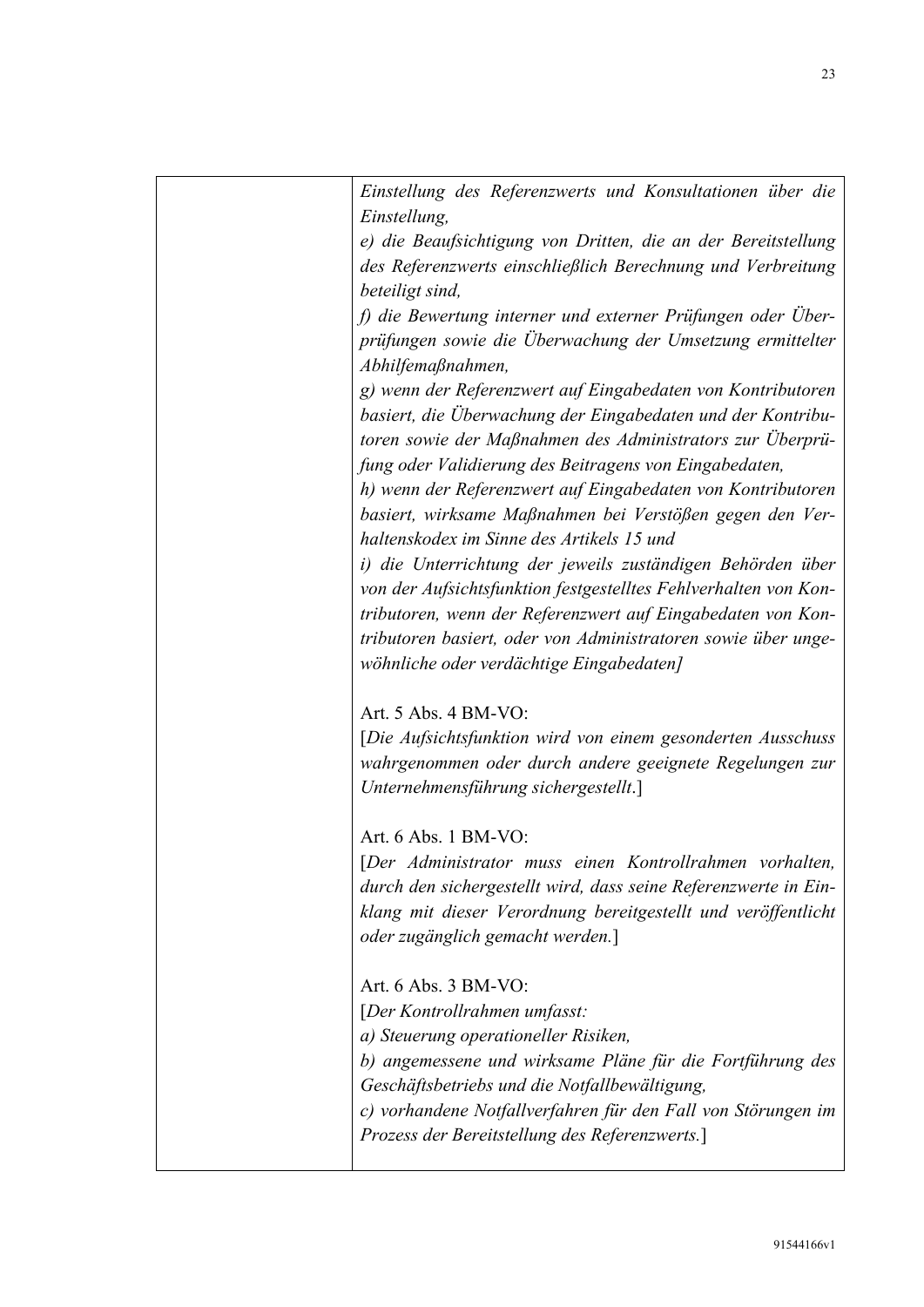Art. 6 Abs. 5 BM-VO:

[Der Kontrollrahmen wird dokumentiert, überprüft und gegebenenfalls aktualisiert sowie den jeweils zuständigen Behörden und auf Anfrage den Nutzern zur Verfügung gestellt.]

Art. 7 Abs. 2

[Der Administrator benennt eine interne Stelle, die ausreichend dazu befähigt ist, die Einhaltung der Referenzwert-Methodik und dieser Verordnung durch den Administrator zu überprüfen und darüber Bericht zu erstatten.]

Art. 11 Abs. 1 Buchst. b BM-VO:

[Bei der Bereitstellung eines Referenzwerts gelten in Bezug auf deren Eingabedaten folgende Anforderungen:

b) Die unter Buchstabe a genannten Eingabedaten müssen nachprüfbar sein.]

Art. 11 Abs. 2 Buchst. b und c BM-VO:

[Der Administrator sorgt dafür, dass seine Kontrollen im Hinblick auf die Eingabedaten Folgendes umfassen:

b) ein Verfahren zur Bewertung der Eingabedaten der Kontributoren und gegebenenfalls zur Beendigung weiterer Eingabedatenbeiträge des Kontributors oder zur Anwendung anderer Sanktionen bei Verstößen durch den Kontributor und

c) ein Verfahren zur Validierung der Eingabedaten, einschließlich Vergleichen mit anderen Indikatoren oder Daten, um Integrität und Genauigkeit sicherzustellen.]

Art. 11 Abs. 3 BM-VO:

[Wenn Eingabedaten für einen Referenzwert vom Frontoffice beigetragen werden, d. h. von jeder beliebigen Abteilung, Unterabteilung oder Gruppe oder von Mitarbeitern von Kontributoren oder verbundenen Unternehmen, die an Preisbildung, Handel, Vertrieb, Marketing, Werbung, Einholung von Angeboten, Strukturierung oder Maklertätigkeiten beteiligt sind, ist der Administrator verpflichtet,

a) Daten aus anderen Quellen einzuholen, durch die diese Eingabedaten untermauert werden, und

b) sicherzustellen, dass die Kontributoren über angemessene interne Aufsichts- und Verifizierungsverfahren verfügen.]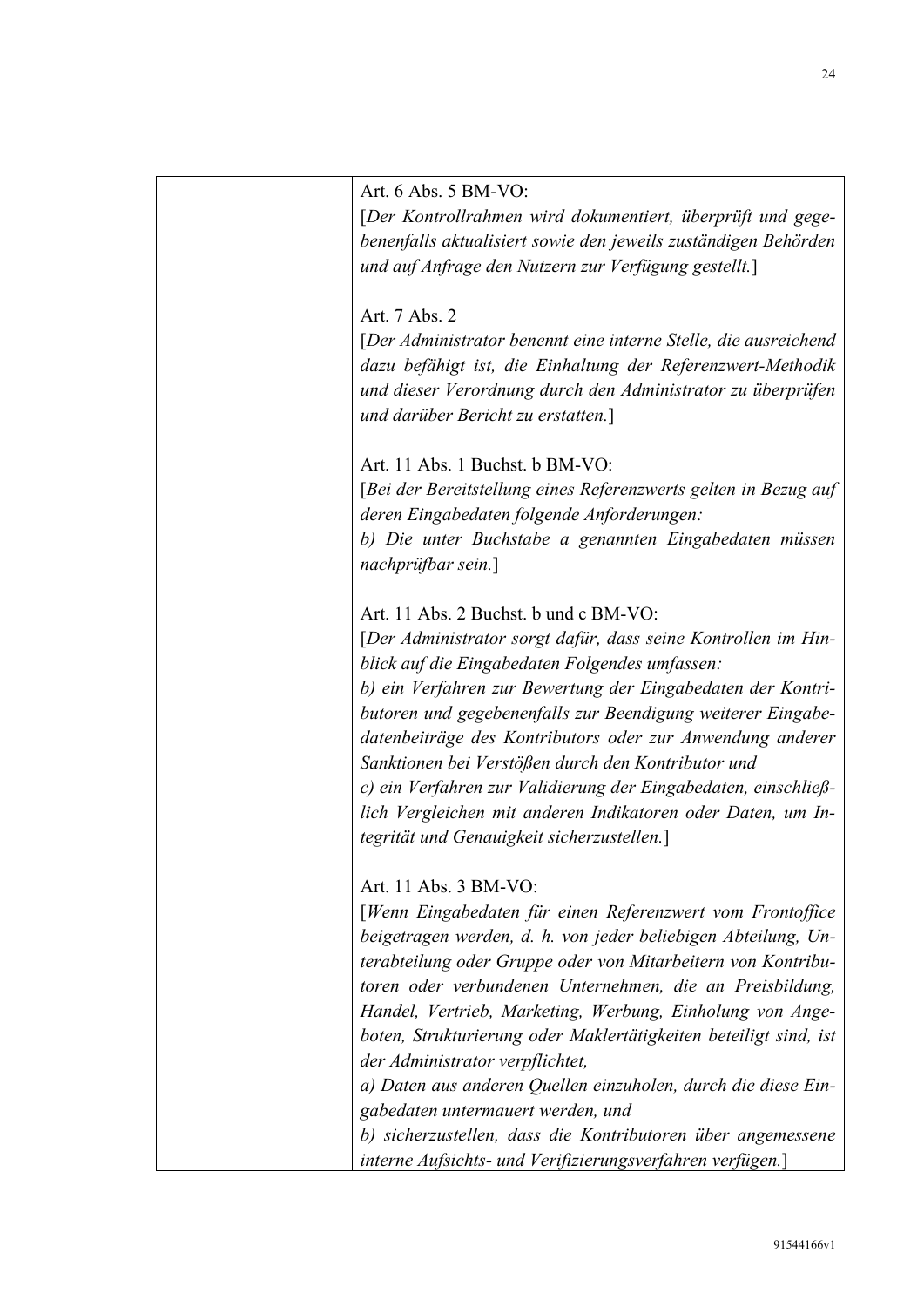Art. 13 Abs. 2 BM-VO:

[Bei den gemäß Absatz 1 Buchstabe c erforderlichen Verfahren a) werden vorgeschlagene wesentliche Änderungen innerhalb eindeutiger Fristen im Voraus mitgeteilt, um mögliche Auswirkungen analysieren und kommentieren zu können, und

b) werden die unter Buchstabe a dieses Absatzes genannten Kommentare und die entsprechende Stellungnahme des Administrators nach jeder Konsultation zugänglich gemacht, es sei denn, der Verfasser der Kommentare hat um Vertraulichkeit ersucht.]

Art. 14 Abs. 2 BM-VO:

[Der Administrator überwacht die Eingabedaten und Kontributoren, damit er die zuständige Behörde benachrichtigen und ihr alle relevanten Informationen mitteilen kann, falls er den Verdacht hegt, dass in Bezug auf den Referenzwert eine Verhaltensweise, die mit Manipulation oder versuchter Manipulation des Referenzwerts im Sinne der Verordnung (EU) Nr. 596/2014, einschließlich einer Absprache darüber, verbunden sein könnte, aufgetreten ist.

Die zuständige Behörde des Administrators übermittelt derartige Informationen gegebenenfalls der einschlägigen Behörde gemäß der Verordnung (EU) Nr. 596/2014.]

Art. 15 Abs. 2 BM-VO:

[Der Verhaltenskodex umfasst mindestens folgende Elemente: a) eine klare Beschreibung der bereitzustellenden Eingabedaten und die Anforderungen, die erfüllt sein müssen, damit Eingabedaten nach Maßgabe der Artikel 11 und 14 bereitgestellt werden,

b) die Bezeichnung der Personen, die Eingabedaten für den Administrator beisteuern können, und Verfahren zur Überprüfung der Identität der Kontributoren und jeglicher Submittenten sowie die Berechtigung jeglicher Submittenten, die im Auftrag eines Kontributors Eingabedaten beitragen,

c) Strategien, mit denen sichergestellt wird, dass ein Kontributor alle relevanten Eingabedaten bereitstellt,

d) die Systeme und Kontrollen, die ein Kontributor einrichten muss, dazu zählen: i) Verfahren für die Bereitstellung von Ein-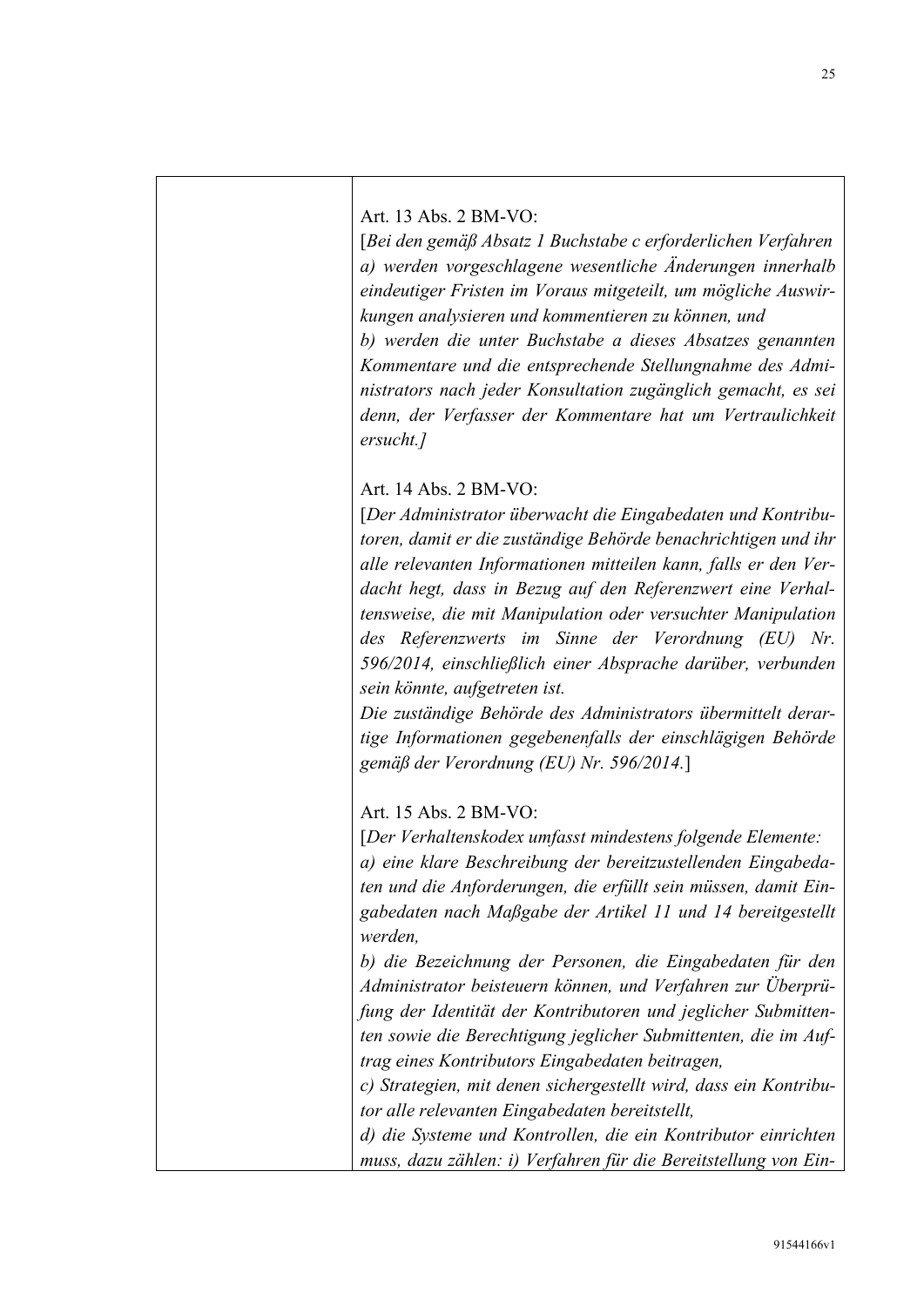| gabedaten, einschließlich der Pflicht des Kontributors zu der                                                           |
|-------------------------------------------------------------------------------------------------------------------------|
| Angabe, ob es sich bei den Eingabedaten um Transaktionsda-<br>ten handelt und ob die Eingabedaten den Anforderungen des |
| Administrators entsprechen,                                                                                             |
| ii) Regeln für die Nutzung des Ermessensspielraums bei der<br>Bereitstellung von Eingabedaten,                          |
| iii) alle Anforderungen an die Validierung von Eingabedaten                                                             |
| vor der Bereitstellung für den Administrator,                                                                           |
| iv) Regeln für das Führen von Aufzeichnungen,                                                                           |
| v) die Pflicht zur Meldung verdächtiger Eingabedaten,                                                                   |
| vi) Anforderungen an den Umgang mit Interessenkonflikten.]                                                              |
| Art. 16 Abs. 2 BM-VO:                                                                                                   |
| Ein beaufsichtigter Kontributor muss über wirksame Systeme                                                              |
| und Kontrollen zur Wahrung der Integrität und Zuverlässigkeit                                                           |
| aller Beiträge von Eingabedaten für den Administrator verfü-<br>gen; dazu zählen:                                       |
| a) Kontrollen möglicher Submittenten von Eingabedaten für                                                               |
| den Administrator und, sofern angemessen, ein Verfahren zur                                                             |
| Abzeichnung durch eine natürliche Person, die Vorgesetzte des                                                           |
| Submittenten ist,                                                                                                       |
| b) geeignete Schulungsmaßnahmen für Submittenten, in denen                                                              |
| mindestens diese Verordnung und die Verordnung (EU) Nr.                                                                 |
| 596/2014 behandelt werden,                                                                                              |
| c) Maßnahmen zum Umgang mit Interessenkonflikten, falls<br>notwendig auch durch eine organisatorische Trennung der      |
| Mitarbeiter, und Überlegungen dazu, wie sich Anreize zur Re-                                                            |
| ferenzwert-Manipulierung, die durch die Vergütungspolitik<br>geschaffen wurden, beseitigen lassen,                      |
| d) über einen angemessenen Zeitraum das Führen von Auf-                                                                 |
| zeichnungen über die Kommunikation in Bezug auf die Bereit-                                                             |
| stellung von Eingabedaten, über sämtliche Informationen, die                                                            |
| dem Kontributor Eingaben ermöglichen, und über alle beste-                                                              |
| henden oder potenziellen Interessenkonflikte, einschließlich,                                                           |
| aber nicht beschränkt auf, die Risikoposition des Kontributors                                                          |
| gegenüber Finanzinstrumenten, bei denen der Referenzwert als                                                            |
| Bezugsgrundlage verwendet wird,                                                                                         |
| e) das Führen von Aufzeichnungen über interne und externe                                                               |
| Prüfungen.]                                                                                                             |
|                                                                                                                         |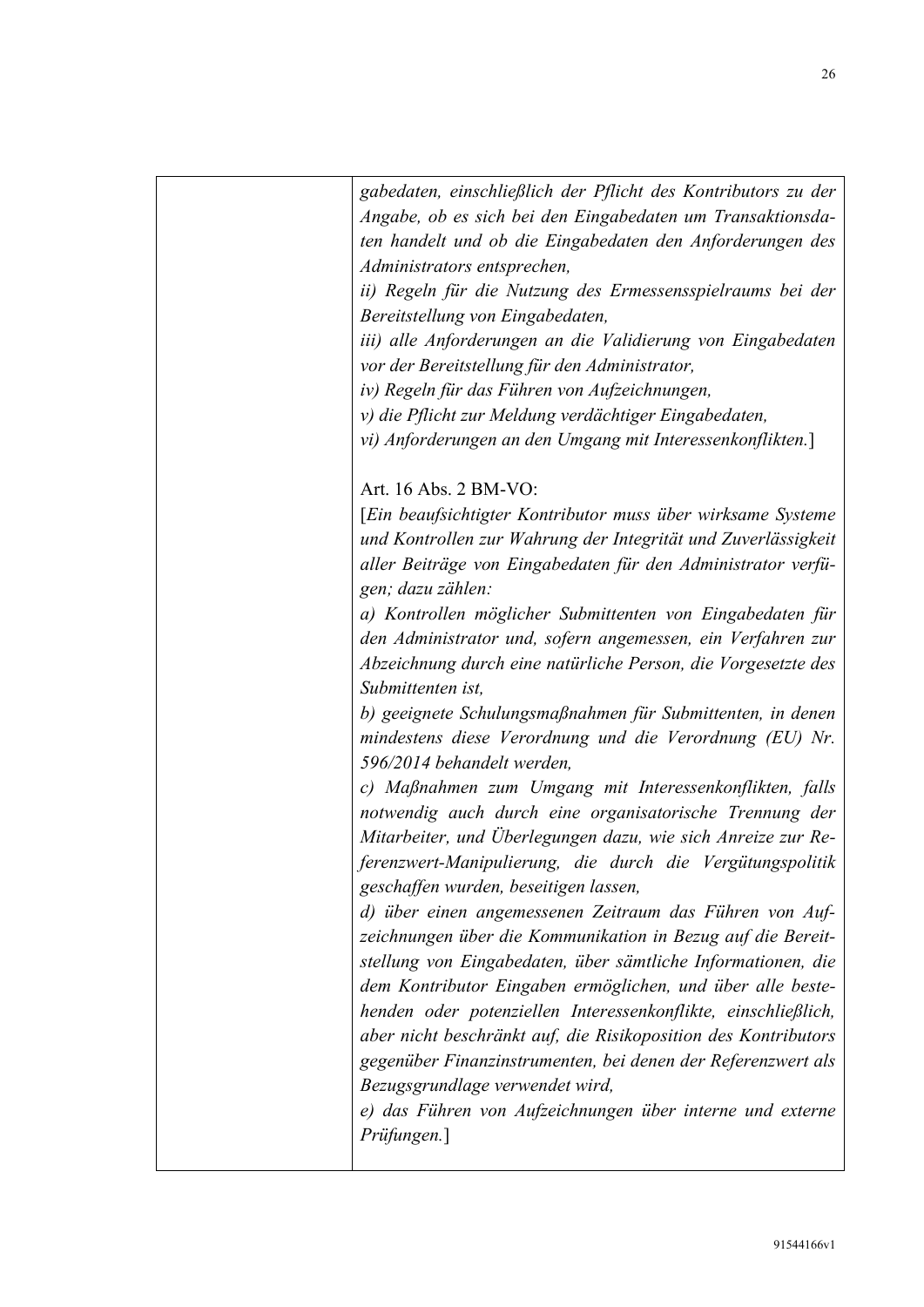Art. 16 Abs. 3 BM-VO:

[Handelt es sich bei den Eingabedaten um Experteneinschätzungen, legen beaufsichtigte Kontributoren über die Systeme und Kontrollen gemäß Absatz 2 hinaus Strategien für die Wahrnehmung von Beurteilungsspielräumen oder die Ausübung von Ermessen fest und bewahren Aufzeichnungen über die Gründe für diese Wahrnehmung von Beurteilungsspielräumen oder die Ausübung von Ermessen auf. Sofern angemessen, sollten beaufsichtigte Kontributoren der Art des Referenzwerts und seiner Eingabedaten Rechnung tragen.]

4(ii). [Erklärung der Angemessenheit der Nichteinhaltung für jede einzelne Bestimmung]

Art. 4 Abs. 2 BM-VO:

Aufgrund der geringen Größe der ICF BANK AG weisen verschiedene Geschäftsbereiche eine gewisse organisatorische Nähe auf.

Art. 4 Abs. 7 Buchst. c, d und e BM-VO:

Als zugelassene und beaufsichtigte Wertpapierhandelsbank unterliegt die ICF BANK AG bereits wirksamen Vorschriften in Bezug auf die Vermeidung von Interessenkonflikten.

Art. 4 Abs. 8 BM-VO:

Vor der Bereitstellung eines Referenzwertes erfolgt eine interne Abzeichnung des Emittenten-Vertrages durch die Geschäftsleitung. Darüber hinaus erfordert jedoch die flexible Gestaltung des Geschäftsmodells eine Erweiterung des Emittenten-Vertrags ohne Abzeichnung der Geschäftsleitung.

Art. 5 Abs. 2, 3 und 4 BM-VO:

Eine Aufsichtsfunktion zur effektiven, wirksamen und angemessenen Überwachung wurde eingerichtet. Ferner unterliegt die ICF BANK AG als zugelassene und beaufsichtigte Wertpapierhandelsbank bereits umfangreichen kreditwesen- und wertpapierhandelsrechtlichen Organisations- und Verhaltensvorschriften. Diese zielen ebenfalls auf die Sicherstellung einer ordnungsgemäßen Geschäftsorganisation und die Vermeidung von Interessenkonflikten. Eine effektive und angemessene